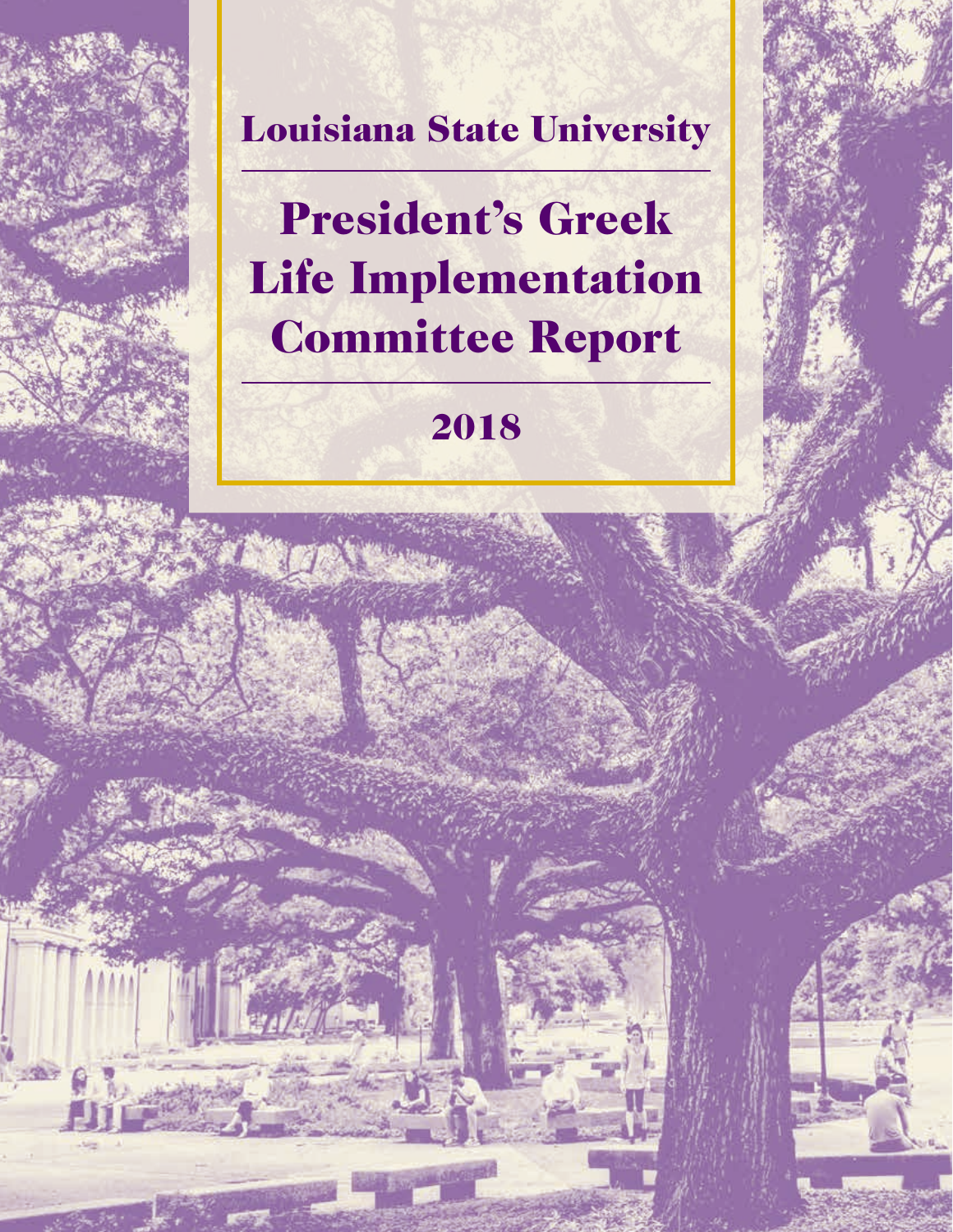# **Table of Contents**

| А.        |                                                                    |  |
|-----------|--------------------------------------------------------------------|--|
| B.        |                                                                    |  |
| C.        |                                                                    |  |
| D.        |                                                                    |  |
| Ε.        |                                                                    |  |
| F.        |                                                                    |  |
|           |                                                                    |  |
|           |                                                                    |  |
| А.        |                                                                    |  |
| <b>B.</b> |                                                                    |  |
| C.        |                                                                    |  |
| D.        |                                                                    |  |
| Ε.        | Permanent Memorandum-68 - Construction, Modification, Maintenance, |  |
| E.        |                                                                    |  |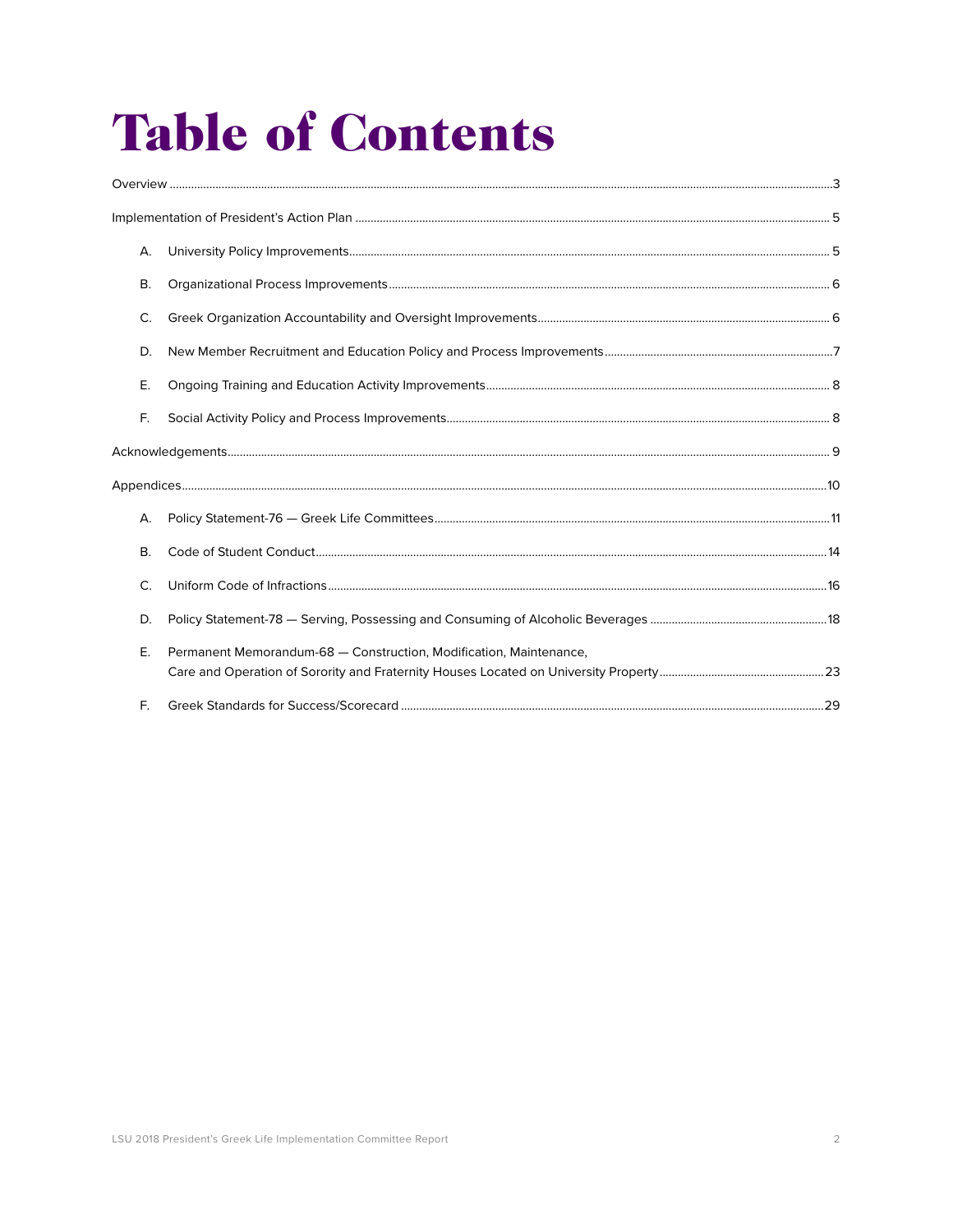### LOUISIANA STATE UNIVERSITY

## <span id="page-2-0"></span>President's Greek Life Implementation Committee Report

## **Overview**

On September 14, 2017, Maxwell Gruver, an LSU freshman and pledge member of the Phi Delta Theta chapter on campus, died after a tragic hazing incident. Following this incident, all Greek activities were temporarily suspended at LSU with limited activities permitted thereafter if Greek chapters and members met specific requirements set forth by the University. The national office of Phi Delta Theta removed the chapter's charter. The University completed an investigation and rescinded registration of the chapter through 2032.

On September 29, 2017, President Alexander created a [Task Force on Greek Life](http://www.lsu.edu/greek-life-taskforce/index.php) to conduct a thorough review of LSU's Greek community. The Task Force initiated a transparent, public process to examine all aspects of Greek Life at LSU. The Task Force was composed of LSU faculty, staff and students, as well as members of national Greek organizations that are affiliated with LSU's Greek system. The group spent five months evaluating issues that impact Greek organizations and the overarching Greek culture at LSU.

On February 21, 2018, the President released the [Task Force's Report and Recommendations.](http://www.lsu.edu/greek-life-taskforce/files/2017-2018-final-report.pdf) The report provided 28 recommendations focused on making improvements in three major categories:

- University policy
- Transparency related to chapter behavior
	- ⋅ Organizational processes
	- ⋅ Greek organization accountability and oversight
- Greek culture on campus
	- ⋅ New member recruitment and education policies and processes
	- ⋅ Ongoing training and educational activities
	- ⋅ Social activity policies and processes

On February 28, 2018, the President released the [President's Action Plan](https://www.lsu.edu/greek-life-taskforce/index.php), which accepted the Task Force's recommendations and included some additional directives of his own. One of his directives was the creation of an Implementation Committee to carry out his Action Plan. For nearly four months, the Implementation Committee executed the Action Plan by developing and refining processes and policies to improve Greek Life at LSU. Committee members also explored best practices with organizations including the Association of Public and Land-grant Universities (APLU), the Association of American Universities (AAU), Student Affairs Professionals in Higher Education (NASPA), and the Southeastern Conference (SEC).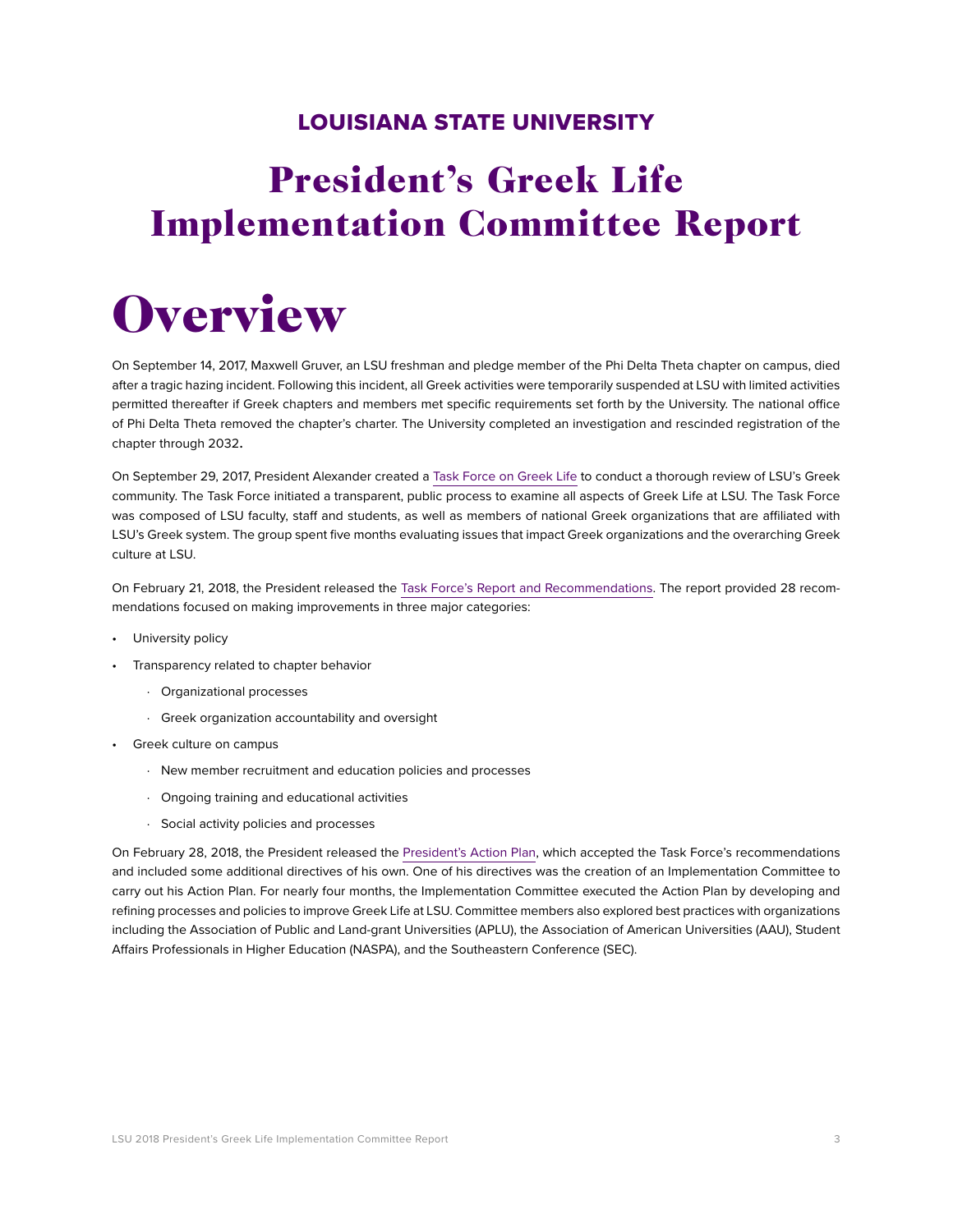The Committee's implementation of the President's Action Plan initiated a dynamic and ongoing process representing comprehensive change for LSU and the Greek community by:

- Clearly defining what constitutes hazing as part of the newly revised Code of Student Conduct and developing a Uniform Code of Infractions. *Changes to the Code also include an Amnesty clause to encourage students to report dangerous behavior such as hazing.*
- Revising University policies and Greek Life operational policies to provide additional transparency, ban common-source containers and all alcohol except beer and wine from Greek functions, limit attendance at social events to one member for every three guests, and require trained, full-time house directors hired based on defined minimum job qualifications to be on premises for all events.
- Creating a new Greek Standards for Success process based on four areas of standards, including: academics, operations, education, and civic/campus engagement. *Chapters will submit new member education plans for review and approval as part of this process.*
- Rebuilding the Greek Life website with a new accountability section to house a history of chapter disciplinary matters and the new Standards for Success scorecard. *Each chapter's page at the site will house its membership contract and link to the organization's drug policy.*

The University also received significant support from the state Legislature and Gov. John Bel Edwards through five specific pieces of legislation that will help us better address the challenge of hazing on our campus:

- **• [Act 481](https://www.legis.la.gov/legis/BillInfo.aspx?i=233348)** CIVIL PROCEDURE: Authorizes exemplary damages in civil actions for death from hazing (Sen. Dan Claitor of Baton Rouge)
- **• [Act 512](http://www.legis.la.gov/Legis/BillInfo.aspx?s=18RS&b=HB270&sbi=y)** PUBLIC RECORDS: Exempts specified personally identifiable information from the Public Records Law, related to reporting violations of student codes of conduct or other policies intended for the safety of students or employees of postsecondary education institutions. (Rep. Franklin Foil of Baton Rouge)
- **• [Act 635](https://www.legis.la.gov/legis/BillInfo.aspx?i=233174)** CRIME/FELONIES: Amends penalties relative to the crime of hazing (Rep. Nancy Landry of Lafayette)
- **• [Act 637](http://www.legis.la.gov/Legis/BillInfo.aspx?i=233872)** CRIME/MISDEMEANOR: Creates a penalty for those who fail to seek medical assistance when reckless behavior results in serious bodily injury. (Rep. Reid Falconer of Mandeville)
- **• [Act 640](https://www.legis.la.gov/legis/BillInfo.aspx?i=234658)** COLLEGES/UNIVERSITIES: Requires reporting, policies, and education on hazing (Rep. Steve Carter of Baton Rouge)

The Implementation Committee also created a new policy (Policy Statement 76 -- Greek Life Committees) that established the Oversight Committee on Greek Life. The Oversight Committee will meet at least twice a year to review Greek-related policies, procedures and training/educational requirements. The Committee will divide the Greek program into four manageable parts and will designate a schedule for review to accomplish a complete review of all Greek policies every 4 years. The policy also establishes a Greek Alumni Advisory Committee to serve as a liaison between the Office of Greek Life and active alumni of the LSU Greek community.

The full implementation of the President's Action Plan is detailed below. This report, and its related policies and documents, concludes the work of both the President's Task Force on Greek Life and the resulting Greek Life Implementation Committee. The ongoing operations of Greek Life at LSU, as well as any future updates of the Oversight Committee on Greek Life, will be posted to, or linked from, the [LSU Greek Life website](http://lsu.edu/greeks). Through policy development, membership requirements and training, chapter standards for success, greater transparency, and legislative support, the University believes its Greek community is better positioned to succeed in a safer environment.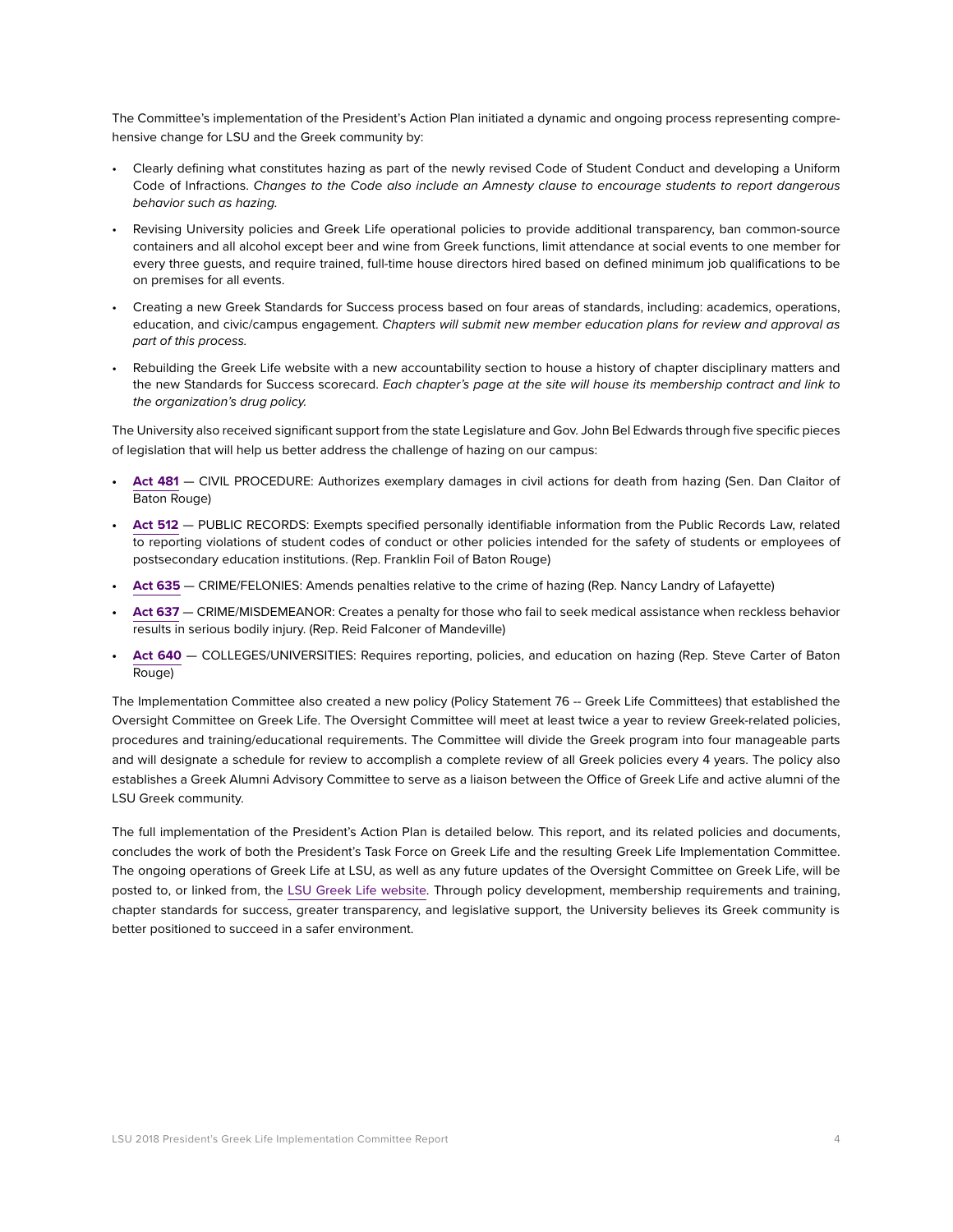## <span id="page-4-0"></span>Implementation of President's Action Plan

The Greek Life Implementation Committee was charged with putting the recommendations of President Alexander and his Task Force on Greek Life into action.

The following items detail the completed implementation of each of those recommendations:

## a. UNIVERSITY POLICY IMPROVEMENTS

- i. Establish standing committee with University (faculty, staff, administration) and Greek community representation to review all Greek-related policies, procedures, and training/educational requirements on a staggered four-year cycle and make recommendations on additions, deletions, and revisions.
	- **✓ NEW UNIVERSITY POLICY:** PS-76 GREEK LIFE COMMITTEES **APPENDIX A**
- ii. Develop a specific, operational definition of "hazing."
	- **✓ REVISED CODE OF STUDENT CONDUCT:** SECTION 10.2(M) **APPENDIX B**
- iii. Develop "amnesty" policy for reporting of certain infractions that covers both medical and non-medical situations.
	- **✓ REVISED CODE OF STUDENT CONDUCT:** SECTION 3.4 **APPENDIX B**
- iv. Develop "Uniform Code of Infractions" (e.g., alcohol/drug violations, hazing, sexual misconduct) and create a "progressive/tiered discipline" system related to the code, including those matters that can be primarily adjudicated by the chapter and those that require joint adjudication by the chapter and University.

#### **✓ NEW UNIFORM CODE OF INFRACTIONS APPENDIX C**

- v. Review PS-78 ("Serving, Possessing, and Consuming of Alcoholic Beverages") for potential changes/refinements, with particular focus on the sections pertaining to "University Regulations" and "Registered Student Organization Events."
	- **✓ REVISED UNIVERSITY POLICY:** PS-78 SERVING, POSSESSING, AND CONSUMING OF ALCOHOLIC BEVERAGES **APPENDIX D**
- vi. Review PM-68 ("Construction, Modification, Maintenance, Care and Operation of Sorority and Fraternity Houses Located on University Property") for implementation of policy changes applicable to resident organizations.
	- **✓ REVISED UNIVERSITY POLICY:** PM-68 CONSTRUCTION, MODIFICATION, MAINTENANCE, CARE, AND OPERATION OF SORORITY HOUSES, FRATERNITY HOUSES, AND OTHER ORGANIZATIONAL HOUSES LOCATED ON UNIVERSITY PROPERTY **APPENDIX E**
- vii. Review leases of University property by Greek organizations for risk management considerations.
	- **✓ REVISED UNIVERSITY POLICY:** PM-68 CONSTRUCTION, MODIFICATION, MAINTENANCE, CARE, AND OPERATION OF SORORITY HOUSES, FRATERNITY HOUSES, AND OTHER ORGANIZATIONAL HOUSES LOCATED ON UNIVERSITY PROPERTY **APPENDIX E**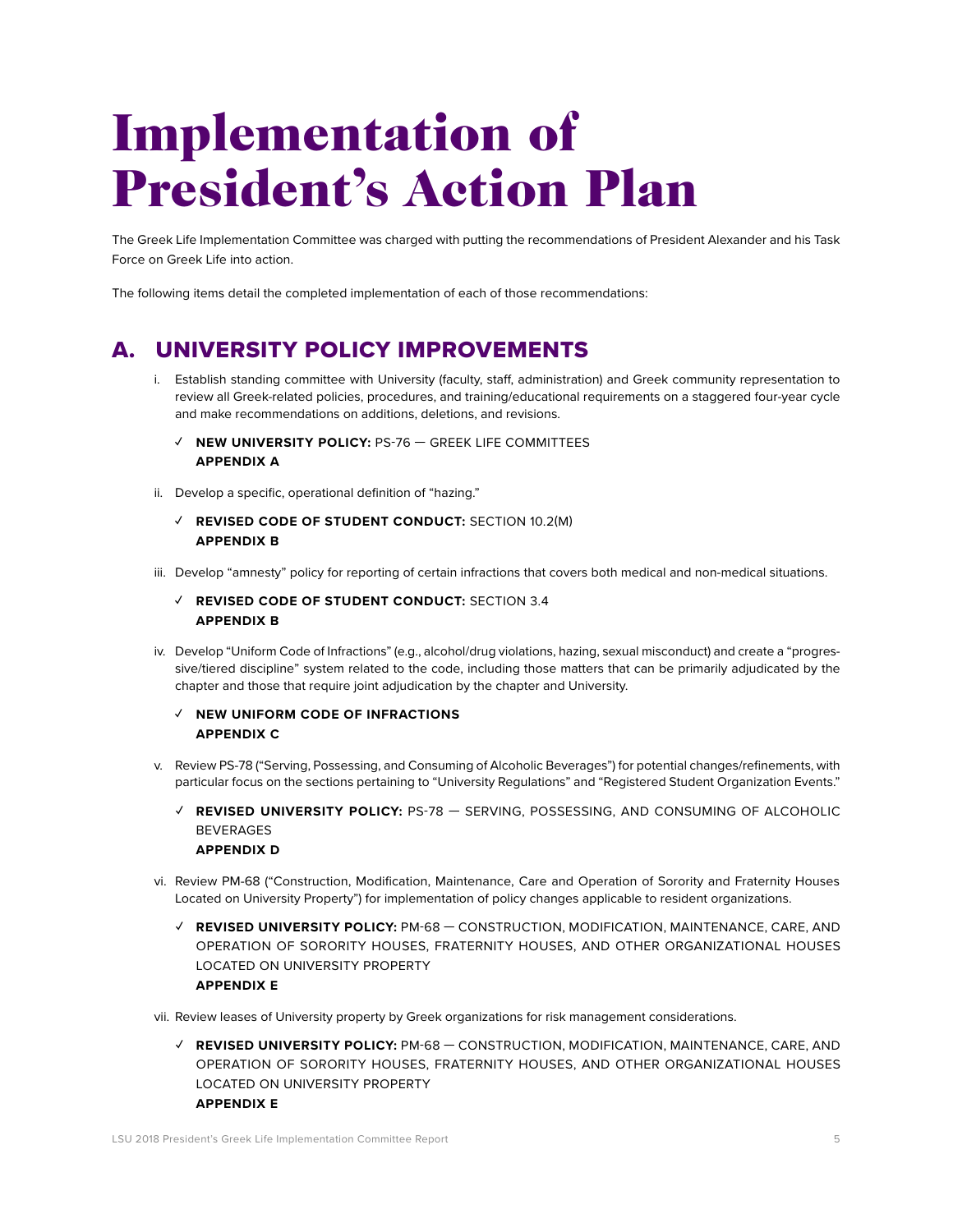### <span id="page-5-0"></span>b. ORGANIZATIONAL PROCESS IMPROVEMENTS

- i. Actively involve Greek chapter advisory boards in Office of Greek Life planning, policy development, training/education and accountability/oversight activities via a standing Greek Alumni Advisory Committee (see C.ii. and C.iii. below).
	- **✓ NEW UNIVERSITY POLICY:** PS-76 GREEK LIFE COMMITTEES **APPENDIX A**

## c. GREEK ORGANIZATION ACCOUNTABILITY AND OVERSIGHT IMPROVEMENTS

i. Require each Greek chapter to develop a comprehensive program for chapter and member accountability and reporting, which will include appropriate oversight by the University and chapter advisory boards (see C.ii. below).

#### **✓ NEW GREEK STANDARDS FOR SUCCESS APPENDIX F**

ii. Require all Greek chapters to create "chapter advisory boards" with a minimum of three members, the majority of whom should be from the Baton Rouge area. Each chapter shall submit the names and bios of proposed board members to the Office of Greek Life for review prior to finalizing board composition. At least one member shall attend an annual training approved by the Office of Greek Life.

#### **✓ NEW GREEK STANDARDS FOR SUCCESS APPENDIX F**

- iii. Create a standing Greek Alumni Advisory Committee to the Office of Greek Life which is comprised of representatives from the chapter advisory boards.
	- **NEW UNIVERSITY POLICY: PS-76 GREEK LIFE COMMITTEES APPENDIX A**
- iv. Verify annually that each Greek chapter has a functioning, active Judicial Board with chapter advisory board oversight.

#### **✓ NEW GREEK STANDARDS FOR SUCCESS APPENDIX F**

v. Revise the current annual Greek assessment process to be more holistic, including both quantitative and qualitative metrics and comprehensive participation/representation by the University and Greek community, and develop a summary "scorecard" for each chapter based on those results.

#### **✓ NEW GREEK STANDARDS FOR SUCCESS APPENDIX F**

vi. Require each Greek chapter to have a "membership contract" to be signed by every member annually, which includes a code of conduct, explicit agreement to comply with all University and chapter policies, other behavioral expectations, and consequences for related infractions at a minimum and have a copy of each chapter's contract on file at the Office of Greek Life.

#### **✓ NEW GREEK STANDARDS FOR SUCCESS APPENDIX F**

- vii. Require all Greek chapters to have a "drug-free" policy for chapter houses (with enforcement mechanisms and consequences for non-compliance) and have all chapter presidents and advisory board chairs certify with the University annually that they are in compliance with their policy.
	- **✓ REVISED UNIVERSITY POLICY:** PM-68 CONSTRUCTION, MODIFICATION, MAINTENANCE, CARE, AND OPERATION OF SORORITY HOUSES, FRATERNITY HOUSES, AND OTHER ORGANIZATIONAL HOUSES LOCATED ON UNIVERSITY PROPERTY **APPENDIX E**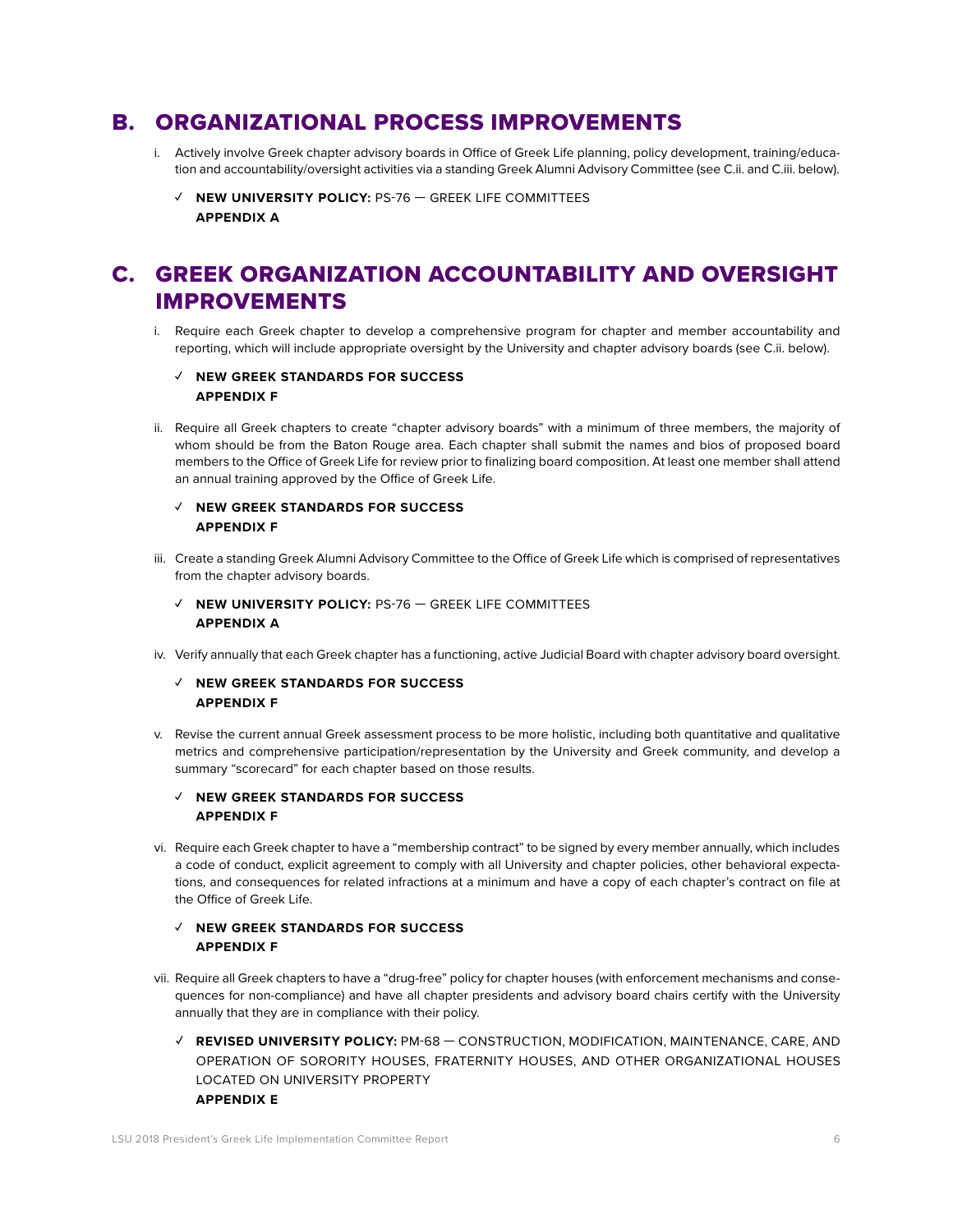- <span id="page-6-0"></span>viii. Develop minimum job qualifications for Greek chapter house directors (for those chapters that have on-campus houses) and require all chapters to have house managers who meet these qualifications by Fall 2019. Each chapter shall submit the names and resumes of proposed house managers to the Office of Greek Life to ensure that these individuals meet the minimum job qualifications set forth.
	- **✓ REVISED UNIVERSITY POLICY:** PM-68 CONSTRUCTION, MODIFICATION, MAINTENANCE, CARE, AND OPERATION OF SORORITY HOUSES, FRATERNITY HOUSES, AND OTHER ORGANIZATIONAL HOUSES LOCATED ON UNIVERSITY PROPERTY **APPENDIX E**

### d. NEW MEMBER RECRUITMENT AND EDUCATION POLICY AND PROCESS IMPROVEMENTS

- i. The Office of Greek Life should create, maintain, and broadcast a web portal for prospective members, parents, and the general public as a transparent, credible, and objective source of information that includes current information on each active Greek chapter regarding:
	- 1. Summarized results from the annual Greek assessment process (see C.v)
	- 2. Member demographics
	- 3. Chapter GPA and other pertinent educational metrics and outcomes
	- 4. Rolling five-year history of adjudicated chapter disciplinary matters (e.g., violations, probation, suspension, etc.)
	- 5. Chapter philanthropic and community service activities
	- 6. Current membership contract
	- 7. Other metrics and information as appropriate

#### **✓ REVISED WEBSITE AT [LSU.EDU/GREEKS](http://lsu.edu/greeks)**

ii. Require all Greek chapter advisory boards to have full oversight and accountability for the new member recruitment and education process with at least one board member present at each new member meeting and activity.

#### **✓ NEW GREEK STANDARDS FOR SUCCESS APPENDIX F**

iii. Require each Greek chapter to have a written new member education plan (including specific activities planned, intended outcomes, and schedule/program length) for those plans to be certified by the chapter president, new member education director, and advisory board chairs annually.

#### **✓ NEW GREEK STANDARDS FOR SUCCESS APPENDIX F**

iv. Require annual submission of new member education plans to the Office of Greek Life for review and approval.

#### **✓ NEW GREEK STANDARDS FOR SUCCESS APPENDIX F**

- v. Require all new member recruitment, education, and related activities to be alcohol-free.
	- **✓ REVISED UNIVERSITY POLICY:** PS-78 SERVING, POSSESSING, AND CONSUMING OF ALCOHOLIC BEVERAGES **APPENDIX D**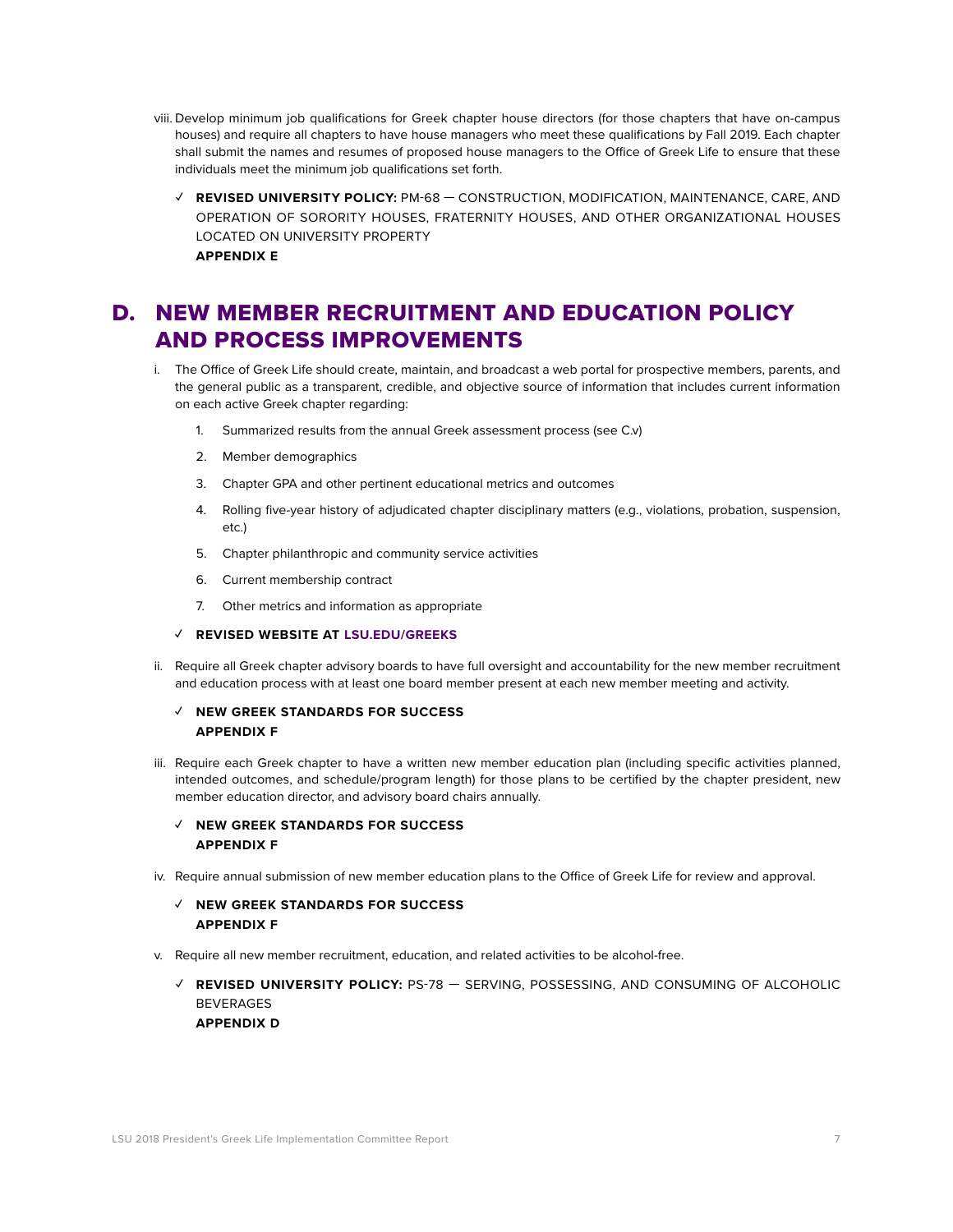- <span id="page-7-0"></span>vi. Require IFC chapters to limit new member education programs ("pledge periods") to eight weeks, unless a longer period is approved by the Office of Greek Life based on the new member education plan submitted by the chapter (see D.iii.). Further, no new member education activities should occur during mid-term or final examination periods.
	- **✓ NEW GREEK STANDARDS FOR SUCCESS APPENDIX F**

## e. ONGOING TRAINING AND EDUCATION ACTIVITY IMPROVEMENTS

- i. Regularly review current annual training and education requirements for Greek chapter members to ensure relevance, effectiveness, and balance among critical focus areas (e.g., alcohol/drug use, hazing, sexual misconduct, student conduct violations, bystander training, new member education).
	- **✓ NEW GREEK STANDARDS FOR SUCCESS APPENDIX F**

### f. SOCIAL ACTIVITY POLICY AND PROCESS IMPROVEMENTS

i. Require Greek chapter presidents and advisory board chairs to sign a pledge annually that: (1) all on-campus social events will be registered and conducted according to applicable University and chapter policies; and (2) the University will be notified in advance of all social events held off-campus and such events will similarly be conducted according to applicable University and chapter policies.

#### **✓ NEW GREEK STANDARDS FOR SUCCESS APPENDIX F**

- ii. Require all Greek chapters to have a written policy that bans hard alcohol (ABV > 15%) and common source alcohol (e.g., kegs, punch dispensers) from chapter premises at all times, and enforce this policy at off-campus social events as well.
	- **✓ REVISED UNIVERSITY POLICY:** PS-78 SERVING, POSSESSING, AND CONSUMING OF ALCOHOLIC BEVERAGES

#### **APPENDIX D**

- iii. Restrict alcohol and non-members/guests to Greek chapter house common areas during registered social events and require full compliance with PS-78.
	- **✓ REVISED UNIVERSITY POLICY:** PS-78 SERVING, POSSESSING, AND CONSUMING OF ALCOHOLIC BEVERAGES **APPENDIX D**
- iv. Limit attendance at Greek chapter social events with alcohol to 3 non-members for every member, with exceptions in advance for community, alumni, and family events.
	- **✓ REVISED UNIVERSITY POLICY:** PS-78 SERVING, POSSESSING, AND CONSUMING OF ALCOHOLIC BEVERAGES **APPENDIX D**
- v. Beginning with the 2018 football season, move all IFC fraternity tailgating to IFC chapter houses, for those chapters that have houses; and for those chapters that do not have houses, the Office of the Dean of Students will make equitable accommodations to provide a space to enable chapter members to tailgate together. All tailgating activities will require full compliance with PS-78, including security and procedural adherence requirements.
	- **✓ REVISED UNIVERSITY POLICY:** PS-78 SERVING, POSSESSING, AND CONSUMING OF ALCOHOLIC BEVERAGES **APPENDIX D**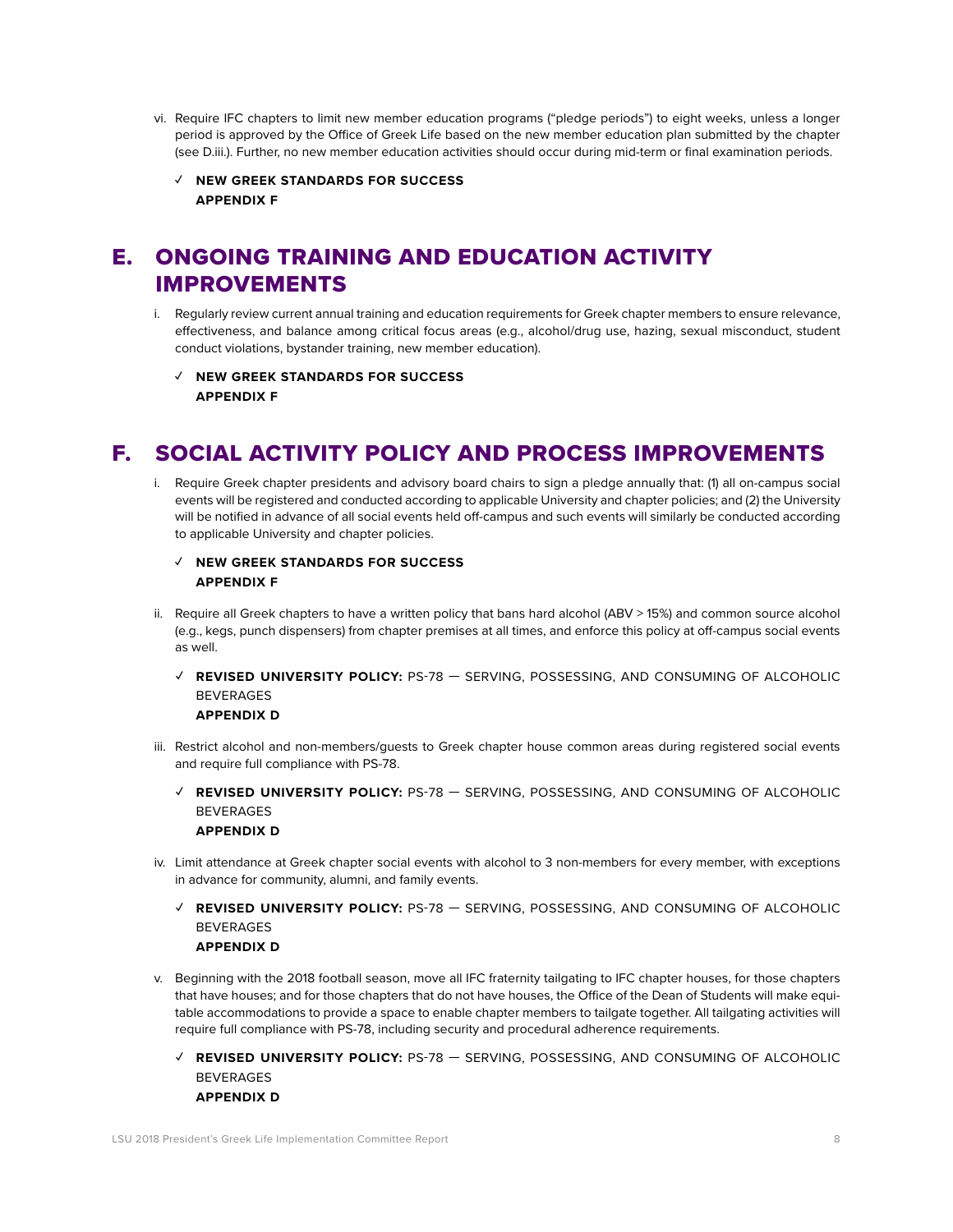# <span id="page-8-0"></span>Acknowledgements

The University would like to recognize members of the Implementation Committee for their time and commitment to the improving the safety and environment for Greek Life at LSU:

- **Kurt Keppler**, Vice President for Student Affairs *Chairman*
- **Mari Fuentes-Martin**, Associate Vice President and Dean of Students
- **Jason Badeaux**, Student Government President 2017-18
- **B.J. Billeaudeau**, Greek Alumni Representative
- **Adrienne Boutte**, NPHC President
- **Corrin Connelly**, PHC President
- **Christopher Dupre**, IFC President
- **Richard Koubek**, Executive Vice President and Provost
- **Daniel Layzell**, Vice President for Finance and Administration and CFO
- **Stewart Lockett**, Student Government President 2018-19
- **Kenneth McMillan**, Faculty Senate President
- **D'Ann Morris**, Executive Director of Student Health Center
- **Jill Roshto**, Greek Alumni Representative
- **Kristine Calongne Sanders**, Assistant Vice President of Communications, Division of Strategic Communications
- **Thomas Skinner**, Vice President for Legal Affairs and General Counsel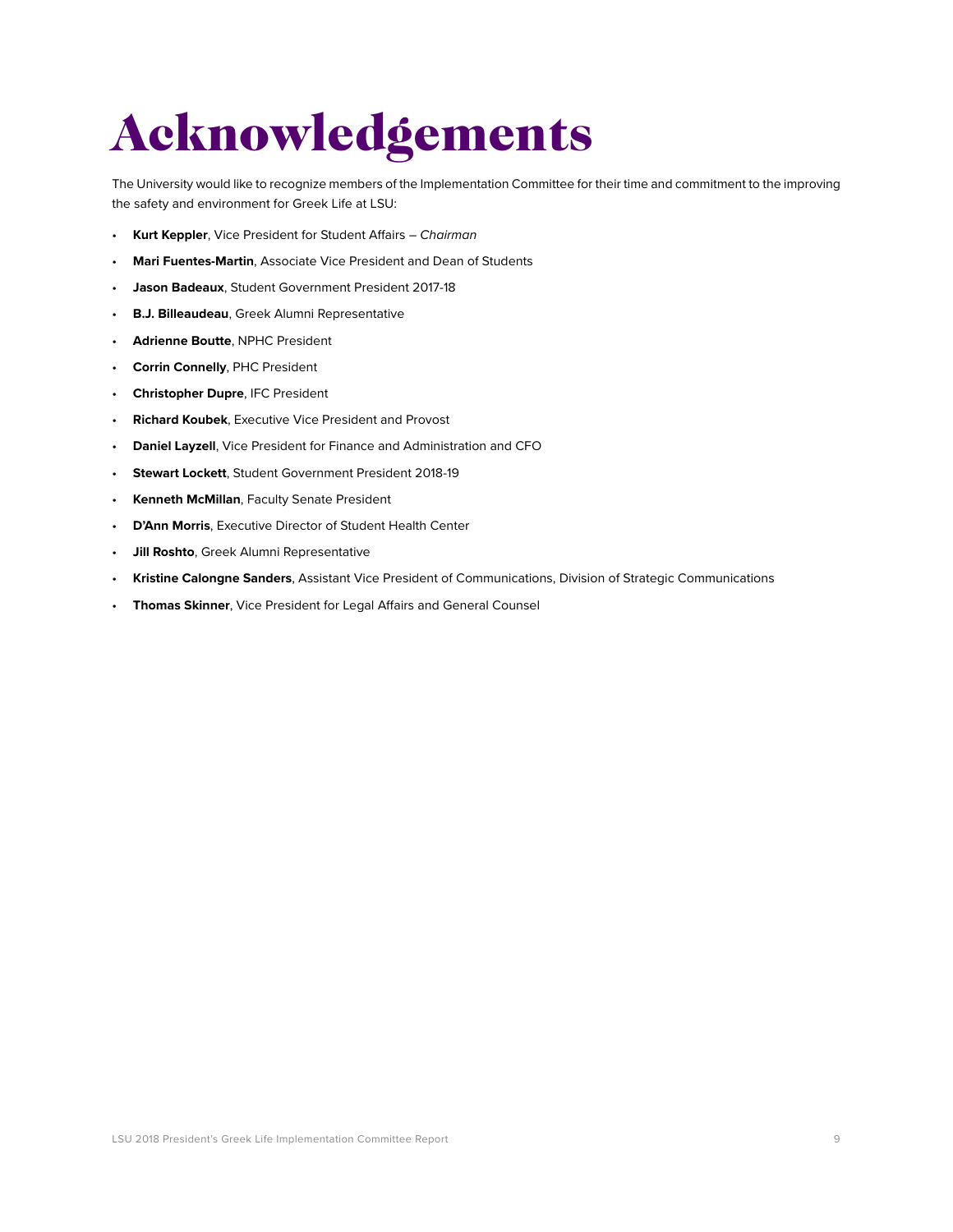# <span id="page-9-0"></span>**Appendices**

| E. | Permanent Memorandum-68 - Construction, Modification, Maintenance, |  |
|----|--------------------------------------------------------------------|--|
| E. |                                                                    |  |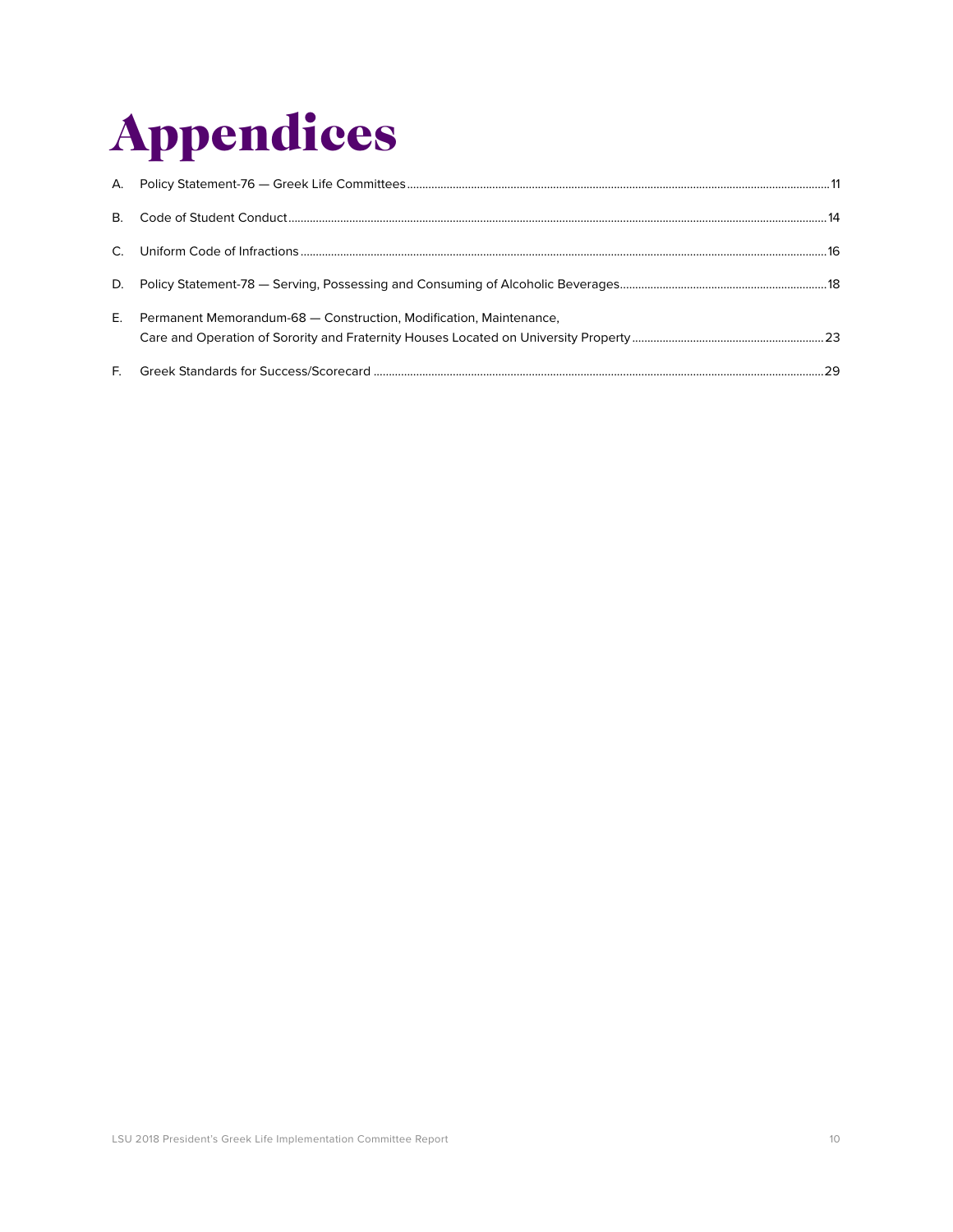## <span id="page-10-0"></span>a. [POLICY STATEMENT-76 — Greek Life Committees](https://sites01.lsu.edu/wp/policiesprocedures/policies-procedures/greek-life-oversight-and-advisory-committees/)

#### Related President's Action Items:

- **A. i.** Establish standing committee with University (faculty, staff, administration) and Greek community representation to review all Greek-related policies, procedures, and training/educational requirements on a staggered four-year cycle and make recommendations on additions, deletions, and revisions.
- **B. i.** Actively involve Greek chapter advisory boards in Office of Greek Life planning, policy development, training/education and accountability/oversight activities via a standing Greek Alumni Advisory Committee.
- **C. iii.** Create a standing Greek Alumni Advisory Committee to the Office of Greek Life which is comprised of representatives from the chapter advisory boards.

**Title/Topic:** Greek Life Committees **Number:** 76.02 **Functional Classification:** Student Services **Monitoring Unit:** Office of Student Affairs **Initially Issued:** March 26, 1992 **Last Revised:** June 27, 2018 **Last Reviewed:** June 27, 2018

#### Greek Life Oversight and Advisory Committees

#### **I. Purpose**

To establish and provide for the operation of the Oversight Committee on Greek Life ("Oversight Committee") and Greek Alumni Advisory Committee ("Advisory Committee") as directed in the President's Action Plan for Greek Life issued February 28, 2018.

#### **II. General Policy and Procedures**

A. Oversight Committee on Greek Life

The Oversight Committee is established and charged with the review of all Greek-related policies, procedures and training/educational requirements for the purpose of recommending additions, deletions, and revisions to the President.

1. Composition of the Oversight Committee

The Oversight Committee shall consist of the following nine members, each of whom shall have the right to vote:

- President or a designee
- Executive Vice President for Finance & Administration/CFO or a designee
- Executive Vice President & Provost or a designee
- Vice President of Student Affairs or a designee
- Faculty Senate President or a designee
- President of the Interfraternity Council
- President of the National Pan-Hellenic Council
- President of the Panhellenic Council
- LSU alumni with Greek affiliation designated by Vice President of Student Affairs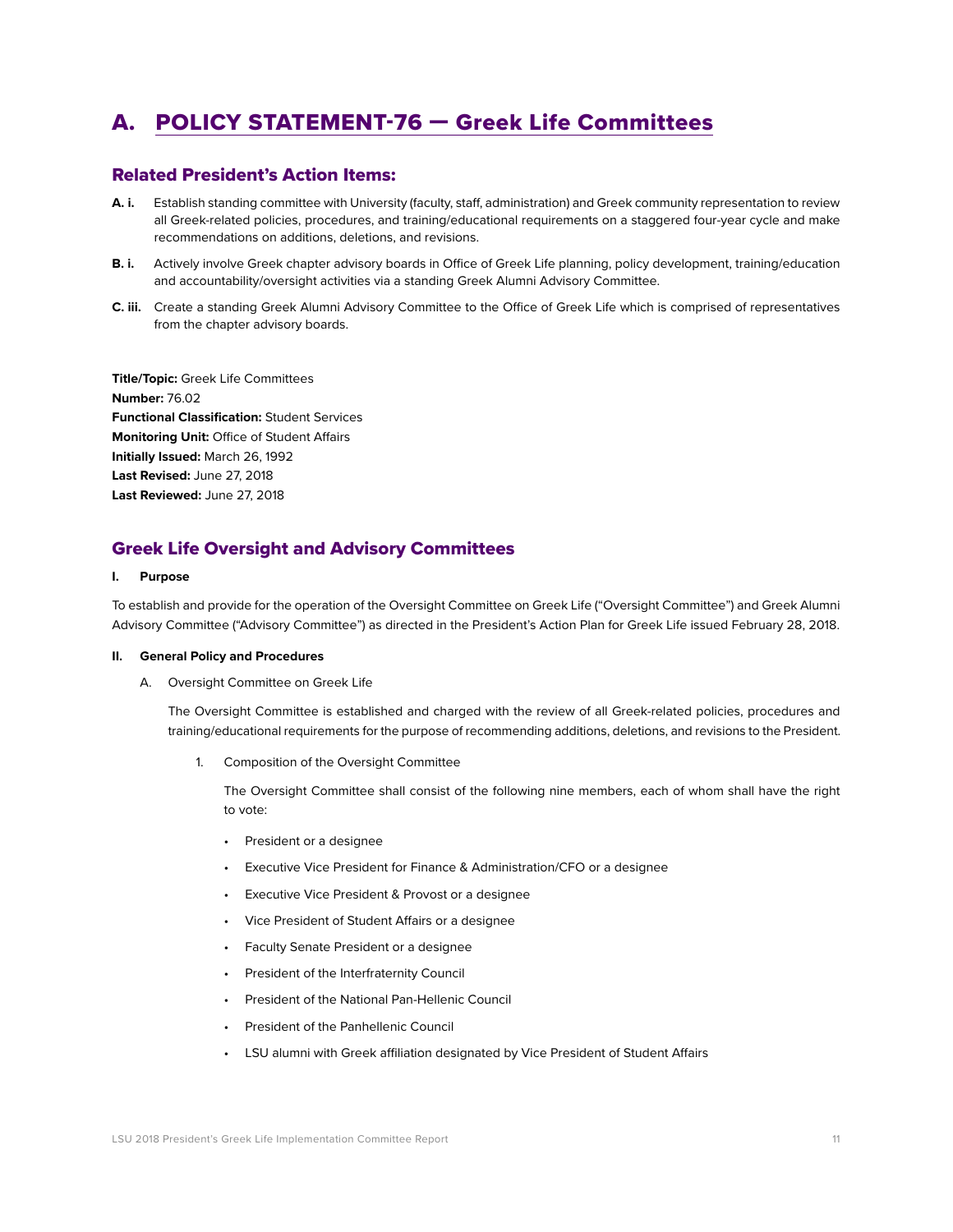A Chairperson shall be elected from the voting members of the Committee. The Oversight Committee may also include the following exofficio members, who will have a voice but no vote on the committee:

- Vice President of Legal Affairs & General Counsel or a designee
- Dean of Students or a designee
- Associate Dean of Students and Director of Greek Life or a designee

Designee members shall serve one-year terms and may be reappointed.

- 2. Oversight Committee Procedures
	- a. The Oversight Committee is charged with reviewing all Greek-related policies, procedures and training/ educational requirements on a maximum of a staggered four-year cycle.
	- b. The Oversight Committee shall divide the Greek program into four manageable parts and designate the schedule for review in order to accomplish a full review of the Greek program every four years. This quadrennial review shall include but it not limited to:
		- Policies implemented and enforced by the Greek Life office
		- Forms and processes used by the Greek Life office
		- Training required for Greek organizations, house directors, and advisors
		- Enforcement of the Student Code of Conduct as to Greek organizations
		- Regulation of events and tailgating as applicable to Greek organizations
		- PM 68
		- PS 52 as applicable to Greek organizations
		- PS 78 as applicable to Greek organizations
	- c. The Oversight Committee shall meet at least twice per year but may meet more often as determined by the Chairperson. The Chairperson will be responsible for scheduling meetings and setting the agenda. At least five members must be present for a quorum.
	- d. The Oversight Committee may designate subcommittees to perform specific tasks and report to the Oversight Committee.
	- e. At the request of the Chairperson or any member, the Oversight Committee may invite presentations, recommendations. or information on matters consistent with its mission.
	- f. At least annually, the Oversight Committee shall issue a written report to the President stating the recommendations of the Oversight Committee, if any. The President may accept, reject, or refer the recommendations of the Oversight Committee back to the Oversight Committee for reconsideration.
- B. Greek Alumni Advisory Committee

The Advisory Committee is established to interact and serve as a liaison between the Office of Greek Life and active alumni of the LSU Greek system.

1. Composition of the Advisory Committee

The Advisory Committee shall consist of the following seven members:

- One alumni advisor representative of the Interfraternity Council ("IFC")
- One alumni advisor representative of the National Pan-Hellenic Council ("NPHC")
- One alumni advisor representation of the Panhellenic Council ("PHC")
- One alumni advisor who attended LSU and graduated within in the past 10 years
- One faculty/staff advisor who serves as a "University Advisor" for a chapter in good standing
- Two representatives from the Greek Unity Alumni Council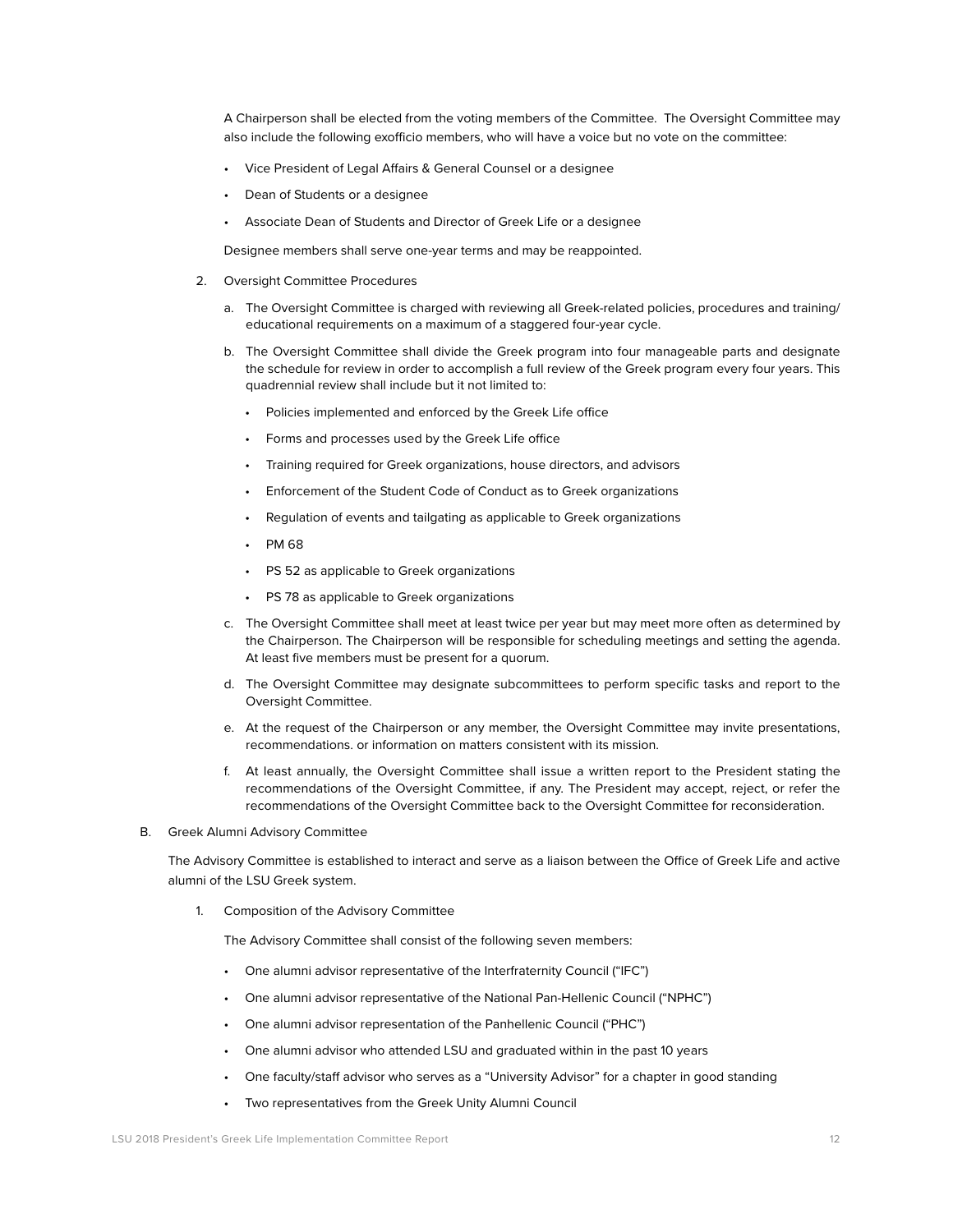The following procedures apply to the selection of members of the Advisory Committee:

- a. Each council IFC, NPHC, and PHC will caucus together and will nominate two alumni from their respective council. These two alumni nominees should be selected from the alumni advisors who have been identified as the "chapter advisory board" from chapters in good-standing. One alumni representative will be selected from each council.
- b. The chapter advisory boards for each council IFC, NPHC, and PHC will caucus together and will nominate one advisor who attended LSU and graduated within in the past 10 years. One alumni representative will be selected from the three nominees.
- c. The chapter advisory boards for each council IFC, NPHC, and PHC will caucus together and will nominate one faculty/staff member who serves as the "University Advisor" for a chapter in good standing. One alumni representative will be selected from the three nominees.
- d. The Greek Unity Alumni Council will nominate four alumni advisors to be considered for the committee. Two alumni representatives will be selected to represent the Greek Unity Alumni Council. If the Greek Unity Alumni Council is disbanded, inactive, or otherwise fails to provide nominees, the Greek Life office may appoint two additional alumni advisors to serve on the Advisory Committee.
- e. Members shall serve one year terms and may be reappointed.
- f. No student may serve on the Advisory Committee.
- g. The initial Advisory Committee members will be selected by the Greek Implementation Committee. After the formation of the Greek Life Oversight Committee, that committee will be responsible for selecting future committee members from the nominees provided.
- h. No chapter shall have more than one representative on the Advisory Committee.
- i. Membership is contingent on the representative's organization being in good standing with the University. If there is a vacancy for any reason, such as resignation or loss of good standing by the representative's organization, the Greek Life office may appoint two additional alumni advisors to serve on the Advisory Committee.
- 2. Advisory Committee Procedures:
	- a. The Advisory Committee is advisory to the Greek Life office and is intended to serve as a voice of the Greek alumni presence in the LSU Greek organizations. The Advisory Board is not intended to oversee the day-to-day activities of the Greek Life office or in any way disrupt the operations of the Greek Life office.
	- b. The Advisory Committee should meet at least twice per year. The Chairperson will be responsible for scheduling meetings and setting the agenda. At least four members should be present for a quorum. Meetings should be coordinated with the Greek Life office.
	- c. Any agendas or reports generated by the Advisory Committee should be provided to the Greek Life office, the Dean of Students, and the Vice President for Student Affairs.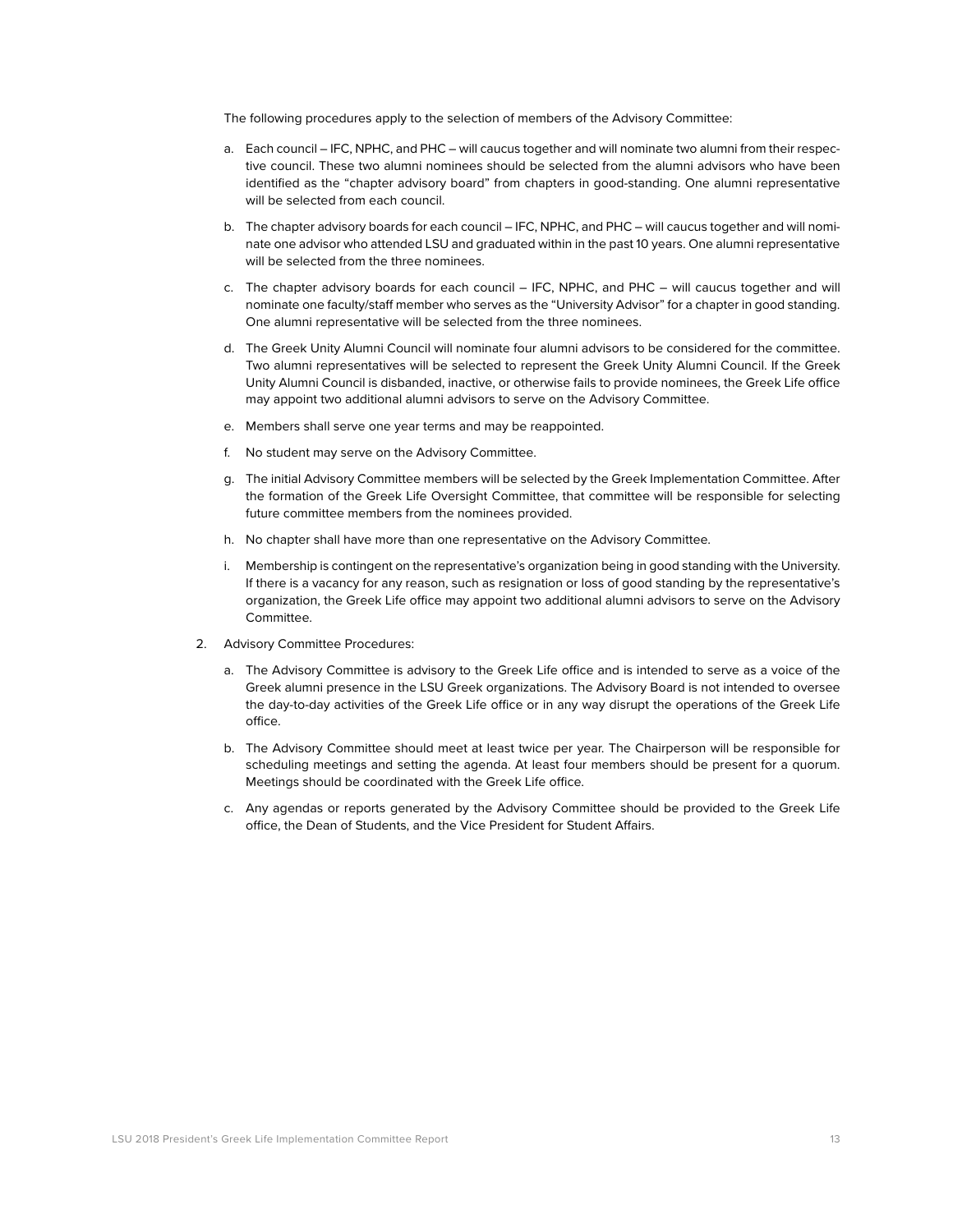## <span id="page-13-0"></span>b. [CODE OF STUDENT CONDUCT](https://www.lsu.edu/saa/students/codeofconduct.php)

#### Related President's Action Items:

- **A. ii.** Develop a specific, operational definition of "hazing."
- **A. iii.** Develop "amnesty" policy for reporting of certain infractions that covers both medical and non-medical situations.

#### Amnesty Policy – LSU Student Code of Conduct

#### **3.4 Amnesty**

Student safety is of utmost importance to the University. To encourage students to make responsible decisions, the University recognizes the need for amnesty from University sanctions in certain situations. Amnesty under this policy, when granted, excuses a Student or Registered Student Organization (RSO) from University sanctions under the Code. Amnesty is intended to promote action when an emergency situation is present. It is not intended to excuse any student or organization causing the emergency situation or unsafe condition. The decision to grant amnesty will be determined by the Dean of Students and/or SAA on a case-by-case basis.

Amnesty under this policy is limited to violations of the Code and has no bearing on actions taken by any law enforcement agency, including LSU Police. To qualify for amnesty, a Student or RSO is encouraged to:

- 1. report any incident or medical emergency by contacting the appropriate University officials, including law enforcement, LSU Police or 9-1-1, when appropriate,
- 2. remain with any student needing attention or emergency treatment,
- 3. cooperate with University or emergency officials,
- 4. coordinate with University officials after the incident, and
- 5. cooperate with any University investigation.

#### **Medical Amnesty**

The University recognizes the need for emergency response amnesty ("Medical Amnesty") in certain alcohol, drug, physical, and emotional distress related emergencies and situations. Medical Amnesty may be available in the following situations:

- a Student seeking medical attention for themselves
- a Student seeking medical attention on behalf of another Student
- a RSO organization seeking medical attention for a Student

Medical Amnesty will not be granted for other policy violations (outside of alcohol and drug related violations) that may have occurred during the incident. In order to qualify for Medical Amnesty, the Student or RSO must comply with University requests for an educational conversation, assessment, and any potential referrals for additional services or treatment and/or outcomes to address the behavior.

#### **Non-Medical Amnesty**

The University recognizes the need for amnesty in certain behavioral situations which do not require immediate emergency medical response ("Non-Medical Amnesty"). In order to qualify for Non-Medical Amnesty, the Student and/or RSO must notify the University of the specific concerns in advance of the University having knowledge of the incident for which Non-Medical Amnesty is sought. In order to qualify for Non-Medical Amnesty, the Student or RSO must agree to comply with appropriate educational outcomes to address the behavior.

Non-Medical Amnesty is also available to a Student or RSO who proactively seeks clarification of University rules prior to engaging in questionable conduct.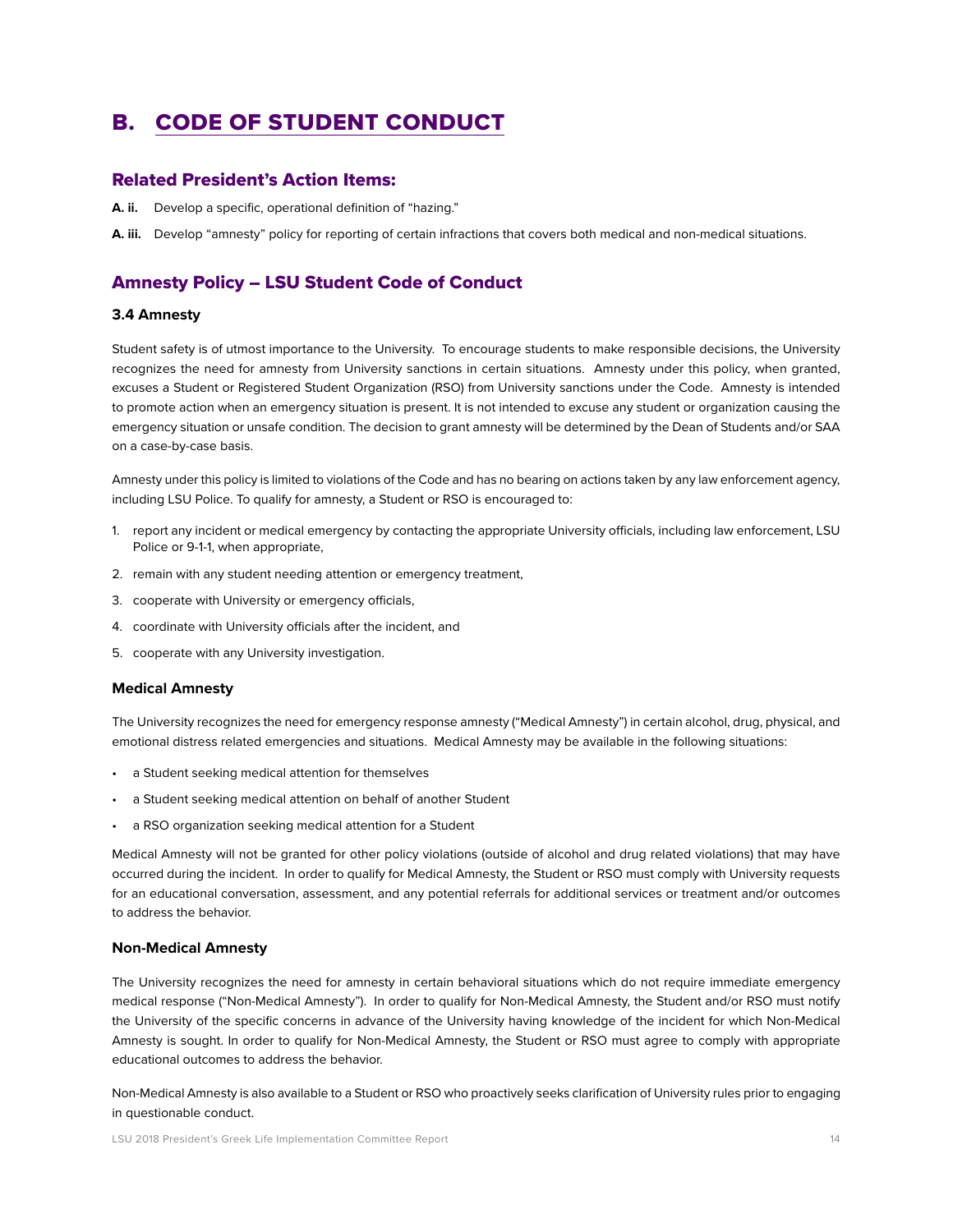#### Hazing Definition – LSU Student Code of Conduct

#### **10.2 Behavioral Misconduct**

A Student or RSO may be charged with Behavioral Misconduct for any of the following acts or omissions:

- M. **Hazing**. Hazing means an act by an individual or a group that, as an explicit or implicit condition for initiation to, admission into, affiliation with, or continued membership in a group or organization, regardless of consent:
	- 1. Endangers the physical health or safety of a person or would cause a reasonable person severe emotional distress;
	- 2. Results in the destruction or removal of public or private property;
	- 3. Involves the consumption of alcohol or drugs;
	- 4. Involves the consumption of substances to excess or placement of substances on the body;
	- 5. Involves sexual activity;
	- 6. Involves violation of federal, state or local law or University policy; or
	- 7. Disrupts the academic performance or class attendance of a person.

It is **not** a defense to a charge of hazing that (i) the consent of the person had been obtained; (ii) the conduct or activity that resulted in the death or injury of a person was not part of an official organizational event or was not otherwise sanctioned or approved by the organization; or (iii) the conduct or activity that resulted in death or injury of the person was not done as a condition of membership to an organization.

The following is a non-exclusive list of examples of acts which, regardless of severity, constitute hazing:

- Physical brutality, such as whipping, beating, paddling, striking, branding, electronic shocking, placing of a harmful substance on the body, or similar activity;
- Physical activities, such as sleep deprivation, exposure to the elements or extreme conditions, imprisonment, confinement, or calisthenics;
- Consumption of food, liquid, or any other substance, including but not limited to alcoholic beverages or drugs, that subjects the person to an unreasonable risk of harm or that may adversely affect the physical health or safety of the person;
- Placement of substances on the body of a person;
- Kidnapping or dropping a person off campus without return transportation;
- Activity that induces, causes, or requires an individual to perform a duty or task that involves the commission of a crime or an act of hazing.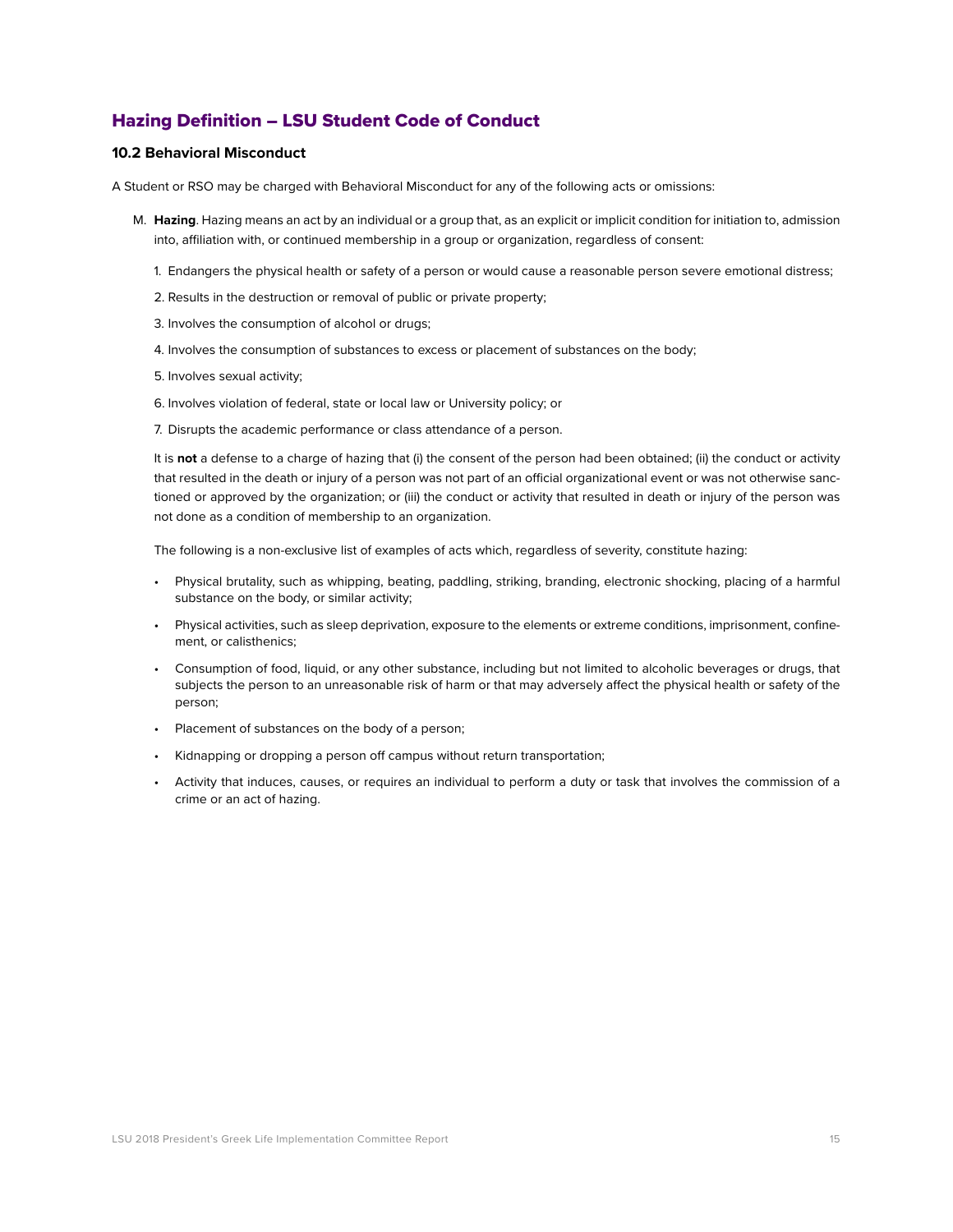## <span id="page-15-0"></span>c. [UNIFORM CODE OF INFRACTIONS](https://www.lsu.edu/saa/students/codeofconduct.php)

#### Related President's Action Items:

**A. iv.** Develop "Uniform Code of Infractions" (e.g., alcohol/drug violations, hazing, sexual misconduct) and create a "progressive/ tiered discipline" system related to the code, including those matters that can be primarily adjudicated by the chapter and those that require joint adjudication by the chapter and University.

| Low-level violations and/or<br>Mid-level violations which<br><b>Level Description</b><br>Individual member violations<br>are Code of Student<br>of Student Conduct and/or risk<br>Conduct and/or risk<br>management violations<br>management violations<br><b>Violation Examples</b><br>Recruitment infractions<br>Mid-level alcohol violations<br>Hazing<br>(hard alcohol, common<br>source, distribution to<br>minors, etc.)<br>Minor alcohol infractions<br>Sexual Misconduct<br>Unregistered social events<br>or social events with unrec-<br>ognized groups<br>Individual member housing<br>Failure to Comply<br>Harassment<br>lease/contract violations<br>Greek council violations<br>Complicity<br>Coercive Behavior<br>Organization expectations or<br>facture, etc.)<br>bylaws<br><b>Disorderly Conduct</b><br>Endangerment<br>Drugs (possession, use,<br>etc.)<br>process).<br><b>False Information</b><br>Harassment<br>Offensive Behavior<br><b>Property Misuse</b><br>Theft | <b>LEVEL1</b> | LEVEL <sub>2</sub>      | LEVEL <sub>3</sub>                                                                                                                                     |
|-------------------------------------------------------------------------------------------------------------------------------------------------------------------------------------------------------------------------------------------------------------------------------------------------------------------------------------------------------------------------------------------------------------------------------------------------------------------------------------------------------------------------------------------------------------------------------------------------------------------------------------------------------------------------------------------------------------------------------------------------------------------------------------------------------------------------------------------------------------------------------------------------------------------------------------------------------------------------------------------|---------------|-------------------------|--------------------------------------------------------------------------------------------------------------------------------------------------------|
|                                                                                                                                                                                                                                                                                                                                                                                                                                                                                                                                                                                                                                                                                                                                                                                                                                                                                                                                                                                           |               |                         | High-level violations which are Code                                                                                                                   |
|                                                                                                                                                                                                                                                                                                                                                                                                                                                                                                                                                                                                                                                                                                                                                                                                                                                                                                                                                                                           |               |                         |                                                                                                                                                        |
|                                                                                                                                                                                                                                                                                                                                                                                                                                                                                                                                                                                                                                                                                                                                                                                                                                                                                                                                                                                           |               |                         |                                                                                                                                                        |
|                                                                                                                                                                                                                                                                                                                                                                                                                                                                                                                                                                                                                                                                                                                                                                                                                                                                                                                                                                                           |               |                         |                                                                                                                                                        |
|                                                                                                                                                                                                                                                                                                                                                                                                                                                                                                                                                                                                                                                                                                                                                                                                                                                                                                                                                                                           |               |                         | High-level alcohol (distribution, etc.)                                                                                                                |
|                                                                                                                                                                                                                                                                                                                                                                                                                                                                                                                                                                                                                                                                                                                                                                                                                                                                                                                                                                                           |               |                         | High-level drugs (distribution, manu-                                                                                                                  |
|                                                                                                                                                                                                                                                                                                                                                                                                                                                                                                                                                                                                                                                                                                                                                                                                                                                                                                                                                                                           |               |                         |                                                                                                                                                        |
|                                                                                                                                                                                                                                                                                                                                                                                                                                                                                                                                                                                                                                                                                                                                                                                                                                                                                                                                                                                           |               |                         | Amnesty clause: Organizations who<br>proactively report a potential Level<br>3 violation(s) may be considered for<br>Level 2 adjudication (partnership |
|                                                                                                                                                                                                                                                                                                                                                                                                                                                                                                                                                                                                                                                                                                                                                                                                                                                                                                                                                                                           |               |                         |                                                                                                                                                        |
|                                                                                                                                                                                                                                                                                                                                                                                                                                                                                                                                                                                                                                                                                                                                                                                                                                                                                                                                                                                           |               |                         |                                                                                                                                                        |
|                                                                                                                                                                                                                                                                                                                                                                                                                                                                                                                                                                                                                                                                                                                                                                                                                                                                                                                                                                                           |               |                         |                                                                                                                                                        |
|                                                                                                                                                                                                                                                                                                                                                                                                                                                                                                                                                                                                                                                                                                                                                                                                                                                                                                                                                                                           |               |                         |                                                                                                                                                        |
|                                                                                                                                                                                                                                                                                                                                                                                                                                                                                                                                                                                                                                                                                                                                                                                                                                                                                                                                                                                           |               |                         |                                                                                                                                                        |
| University                                                                                                                                                                                                                                                                                                                                                                                                                                                                                                                                                                                                                                                                                                                                                                                                                                                                                                                                                                                |               | Violating a Rule of the |                                                                                                                                                        |
| <b>Adjudication Process</b><br>Governing council judicial<br>Partnership process<br>- Organization investiga-<br>process, organizaton judicial<br>boards or other internal judi-<br>tion and development of<br>outcomes with Greek Life/<br>cial process.<br>Campus Life and SAA.                                                                                                                                                                                                                                                                                                                                                                                                                                                                                                                                                                                                                                                                                                         |               |                         | Case investigation and adjudication<br>by SAA and/or appropriate officials.                                                                            |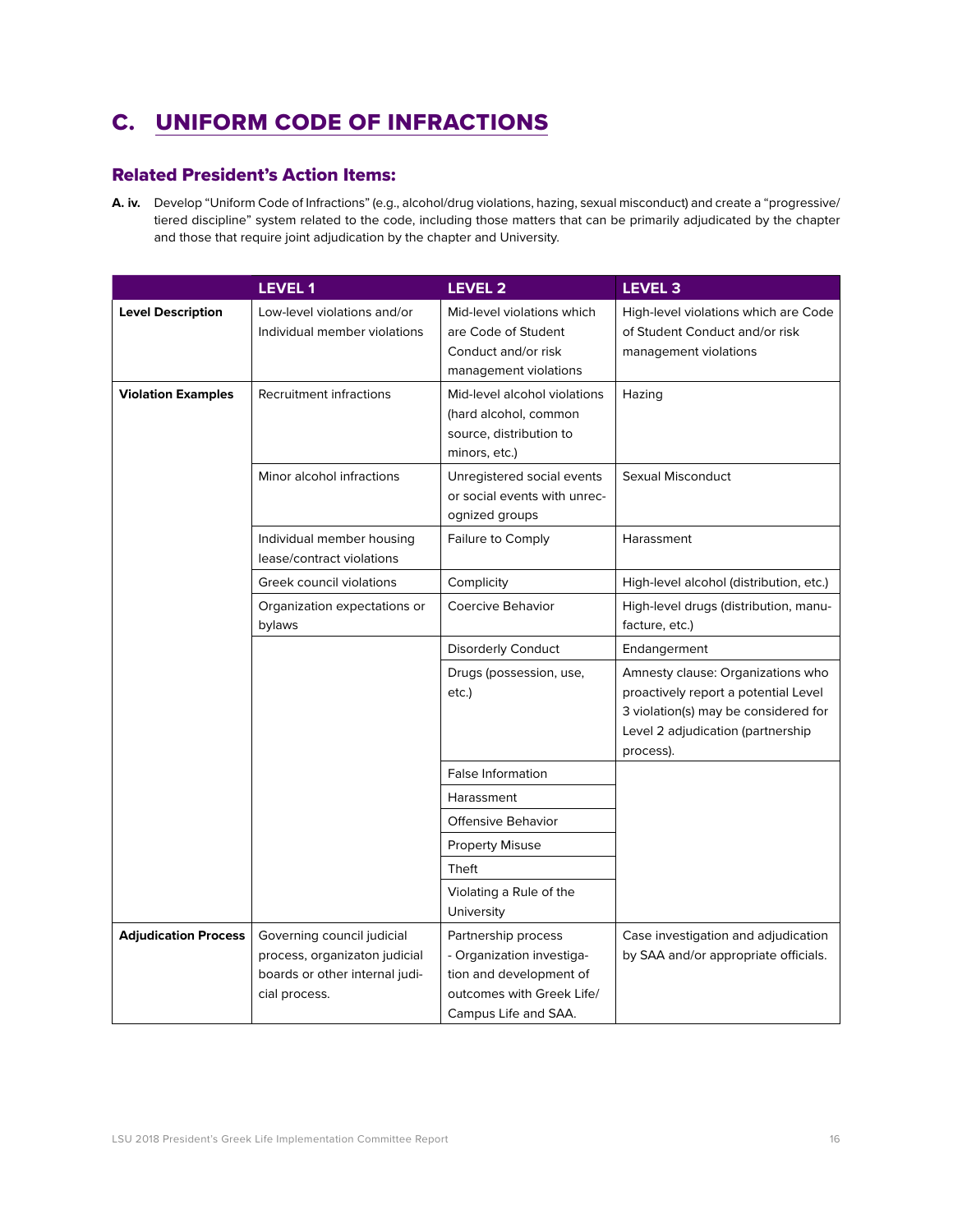#### Possible Outcomes

- WARNING: Issued for a specified period of time as a result of a Code of Student Conduct or University violation. The Warning could be reflected on the Student Organization Scorecard.
- DISCIPLINARY PROBATION: Issued for a specified period of time during which any further violation of a Code of Student Conduct or University violation jeopardizes the Student Organization's status with the University. This status may include loss of privileges. Disciplinary Probation will be reflected on the Student Organization Scorecard.
- DEFERRED SUSPENSION: Issued for a specified period of time during which any subsequent finding of responsibility for a violation of the Code of Student Conduct or University violation shall include the outcome of suspension/rescission of registration. Deferred Suspension will include loss of privileges as detailed under Disciplinary Probation with restrictions and reflected on the Student Organization Scorecard.
- SUSPENSION / RESCISSION OF REGISTRATION: Separation from the University for a specified period of at least one semester and/or for multiple years for a violation of a Code of Student Conduct or University violation and reflected on the Student Organization Scorecard.

#### Expectations of Organization Members and Leaders

- 1. Any violations of Level 2 and Level 3 must be reported to Greek Life or Campus Life/SAA/Dean of Students for further investigation.
- 2. Organization President and Advisor must respond promptly to inquiries from Greek Life or Campus Life/SAA/Dean of Students Office. Failure to respond will elevate the level of outcomes.
- 3. Organizations that are found in violation while on a disciplinary status may result in elevating outcomes for subsequent violations.
- 4. If a Code of Student Conduct violation(s) occurs and individual members responsible are not identified for lack of cooperation, the executive officers may be found responsible for violation(s).
- 5. Each case will be assessed individually to consider facts and relevant mitigating circumstances.

\* Note: Student Advocacy & Accountability (SAA)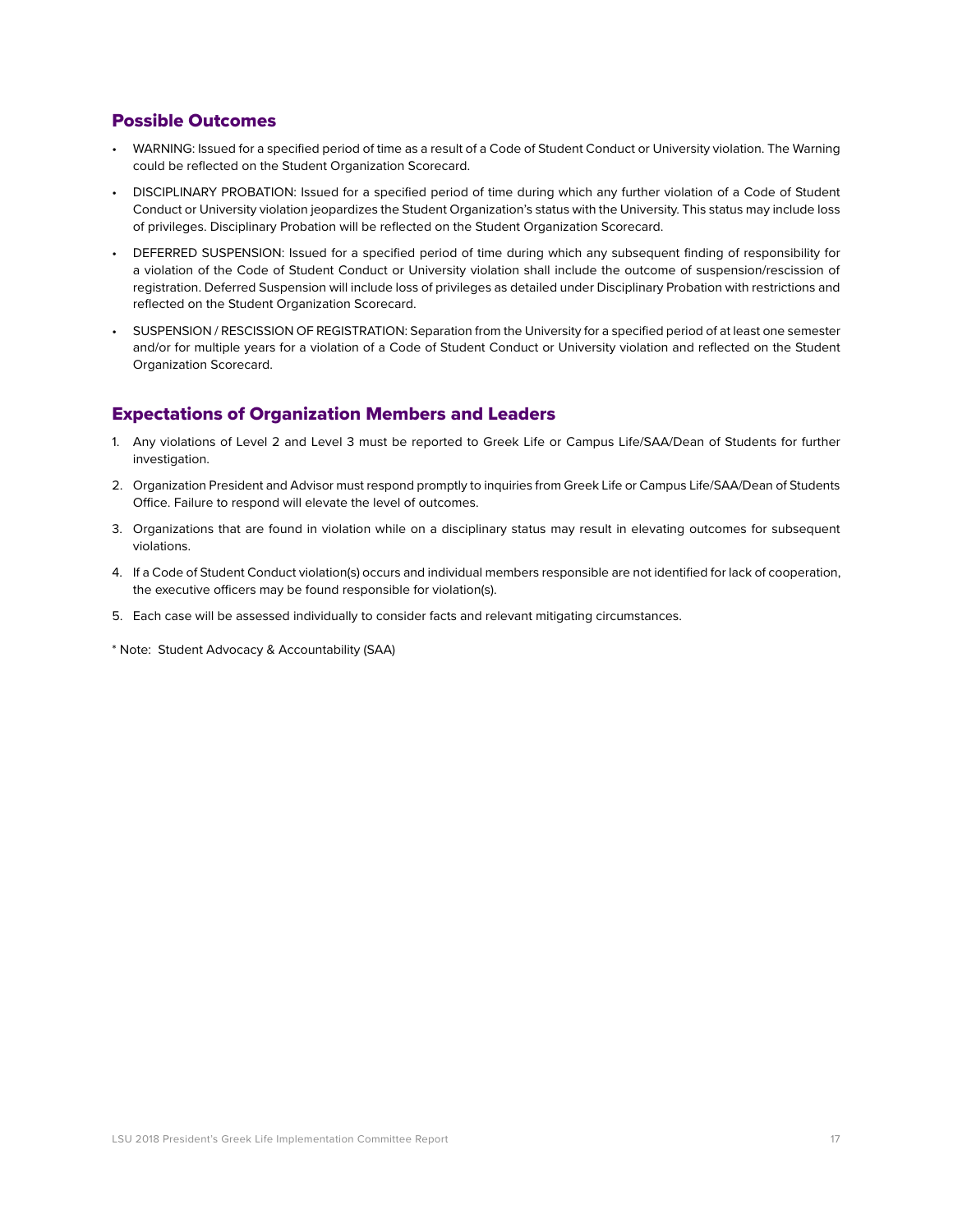## <span id="page-17-0"></span>D. POLICY STATEMENT-78 – Serving, Possessing and [Consuming of Alcoholic Beverages](https://sites01.lsu.edu/wp/policiesprocedures/policies-procedures/78/)

#### Related President's Action Items:

- **A. v.** Review PS-78 ("Serving, Possessing, and Consuming of Alcoholic Beverages") for potential changes/refinements, with particular focus on the sections pertaining to "University Regulations" and "Registered Student Organization Events."
- **D. v.** Require all new member recruitment, education, and related activities to be alcohol-free.
- **F. i.** Require Greek chapter presidents and advisory board chairs to sign pledge annually that: 1. all on-campus social events will be registered and conducted according to applicable University and chapter policies; and 2. the University will be notified in advance of all social events held off-campus and such events will similarly be conducted according to applicable University and chapter policies.
- **F. ii.** Require all Greek chapters to have a written policy that bans hard alcohol (ABV > 15%) and common source alcohol (e.g., kegs, punch dispensers) from chapter premises at all times, and enforce this policy at off-campus social events as well.
- **F. iii.** Restrict alcohol and non-members/guests to Greek chapter house common areas during registered social events and require full compliance with PS-78.
- **F. iv.** Limit attendance at Greek chapter social events with alcohol to 3 non-members for every member, with exceptions in advance for community, alumni, and family events.
- **F. v.** Move all IFC fraternity tailgating to IFC chapter houses (for those chapters that have houses) beginning with the 2018 football season and require full compliance with PS-78, including security and procedural adherence requirements.

**Title/Topic:** Serving, Possessing, and Consuming of Alcoholic Beverages **Number:** PS-78.06 **Functional Classification:** Health & Safety **Monitoring Unit: Initially Issued:** August 15, 2005 **Last Revised:** July 10, 2018

#### Serving, Possessing, and Consuming of Alcoholic Beverages

#### **Purpose**

This policy is applicable to the serving, possessing, and consuming of alcoholic beverages on University property and within University facilities. This Policy Statement outlines the policies and procedures specifically applicable to the serving, possessing, and consuming of alcoholic beverages on University property and within University facilities by students, University personnel, and their guests.

#### **Principles**

LSU is committed to maintaining a safe, healthful environment that supports its educational mission. The abuse of alcoholic beverages by its students, University personnel, and their guests interferes with the accomplishment of this mission. More specifically, the abuse of alcohol (1) negatively impacts the life and well-being of citizens; (2) interferes with student learning, student retention, and student graduation; (3) generates a cost to the University through personal injury, crimes, property damage, and risk management; and (4) negatively affects the image of the University.

Because LSU seeks to create a social environment that enhances learning, the following values with regard to alcohol must be upheld:

- 1. abstinence, as an option, is always supported and should never be discouraged;
- 2. although moderate and legal alcohol use may be permitted, the drinking of alcohol is never encouraged;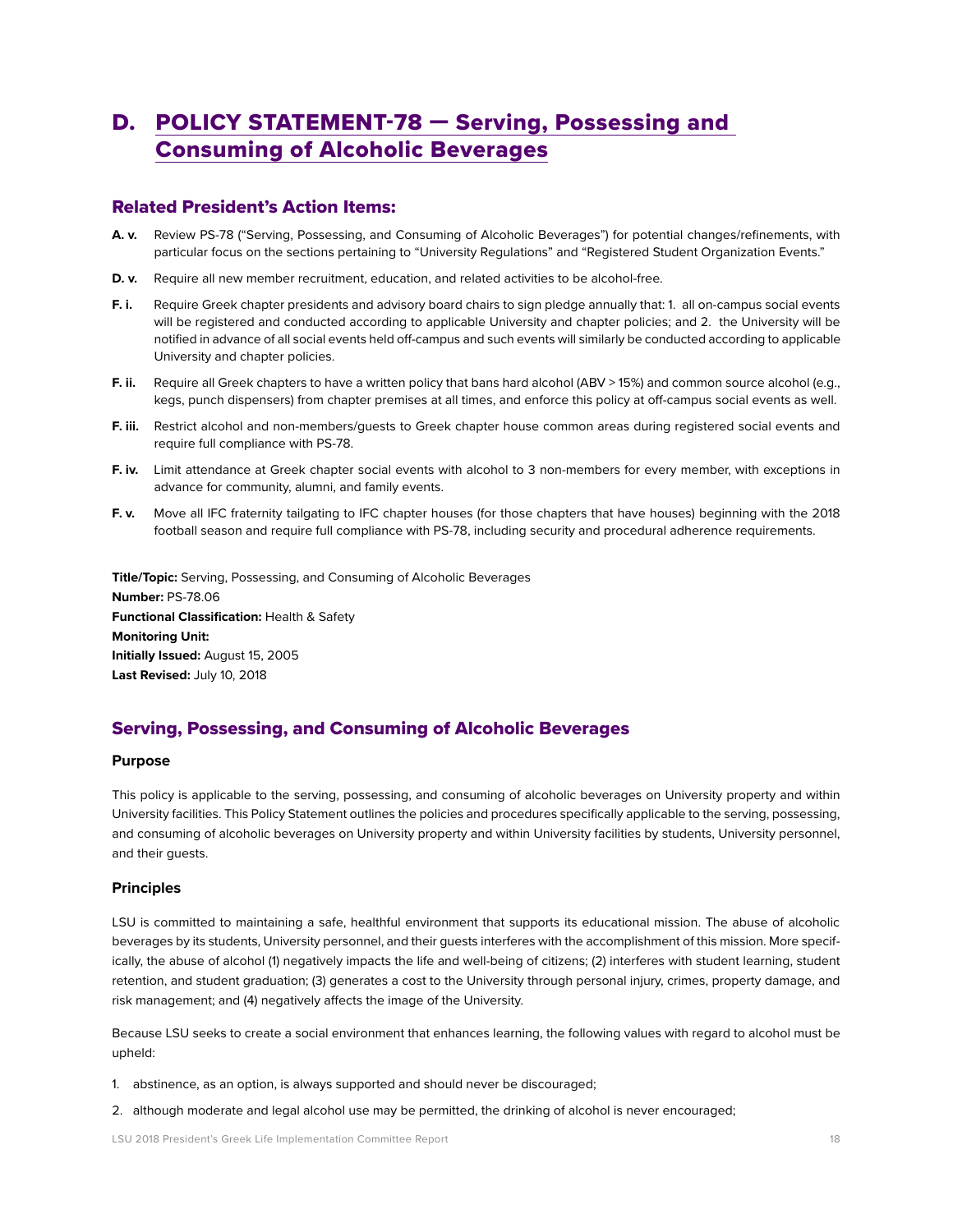- 3. abusive consumption of alcohol is always discouraged; and
- 4. participation in illegal behaviors involving alcohol is not tolerated.

Accordingly, the possession, use, sale or distribution of alcohol may be done only in accordance with the provisions of federal and state laws, local laws and ordinances, and University regulations, including this policy.

Inappropriate behaviors and associated negative consequences of alcohol misuse will not be tolerated. All persons on campus regardless of their status (e.g., students, personnel, and guests) must adhere to the alcohol policies herein. The enforcement of community standards is a shared responsibility among all community members.

#### **Definitions**

**Alcohol:** Beer, wine, or distilled spirits (liquor) as defined by state law.

**Authorized Vendor/Server:** A caterer who has been licensed by the University through the Office of Procurement to engage in the sale and service of alcoholic beverages on the LSU campus under applicable law and University policy. An Authorized Vendor/Server must have: (1) all required governmental permits or licenses; (2) completed Responsible Alcohol Service Training as required by state law; (3) agreed in writing to adhere to University policies and regulations, city ordinances and state laws; (4) obtained LSU required insurance; and (5) must ensure that that any Vendor/Server performing such services on the LSU campus is at least 21 years old and not a member or affiliate of the host/sponsor organization/department.

**Event:** For the purposes of this policy, an Event is an assembly of individuals on campus for a gathering where alcohol is involved.

**Event Registration:** The required documentation completed by the host/sponsor of an Event, which specifies the conditions of alcohol service and certifies that the host/sponsor both understands and agrees to abide by University policies and applicable Federal, state and local laws governing such alcoholic beverage service. The Event Registration must be submitted by the host/ sponsor to the Campus Life Office (for student organizations), the Greek Life Office (for fraternities and sororities) or to the Office of Finance and Administration (for non-students) at least **1O business days** prior to the event. The Event Registration must specify the campus location for the proposed event, which is subject to approval. Approval will not be granted for an event at any of the following locations (1) Greek Theatre, (2) athletic fields and grounds assigned to the University Recreation, and (3) in academic buildings in or around rooms in which classes are in session.

**Permitted Alcohol:** Beer and wine products consisting of no more than 15 percent alcohol by volume. Permitted Alcohol specifically excludes hard alcohol, any beverage containing hard alcohol, common source beverages containing alcohol and alcoholic beverages served from kegs. For the purpose of this policy, hard alcohol is any alcoholic beverage other than beer or wine. Any exception to Permitted Alcohol at an Event requires the approval of the President or the President's designee.

**Possession:** Any situation in which an individual is or reasonably can be assumed to be holding, drinking, or transporting an alcoholic beverage. The totality of the circumstances, including the presence of alcoholic beverage containers and the number of people present under age 21, may indicate evidence of possession.

**Responsible Parties:** Those individuals and the entities they represent who sign the Event Registration.

**University Preapproved Sites:** Sites designed by the University as approved locations for the service and consumption of alcohol whether as a part of fixed retail food and beverage operations or as professionally catered events. The Office of the Dean of Students and the Office of Finance and Administration maintain a list of University Approved Sites (e.g. The Club at Union Square, LSU Union, the Tiger Den Suites, and the Club Seating Area).

#### **University Regulations**

The serving, possession, and consumption of alcoholic beverages on University property must be in accordance with all applicable laws and University regulations. The following University policies shall apply:

1. No alcoholic beverages of any kind may be possessed, distributed, served, or consumed on campus by persons under the age of 21. The Responsible Parties are accountable for ensuring that no one under the age of 21 possesses, consumes or is served alcohol at an Event.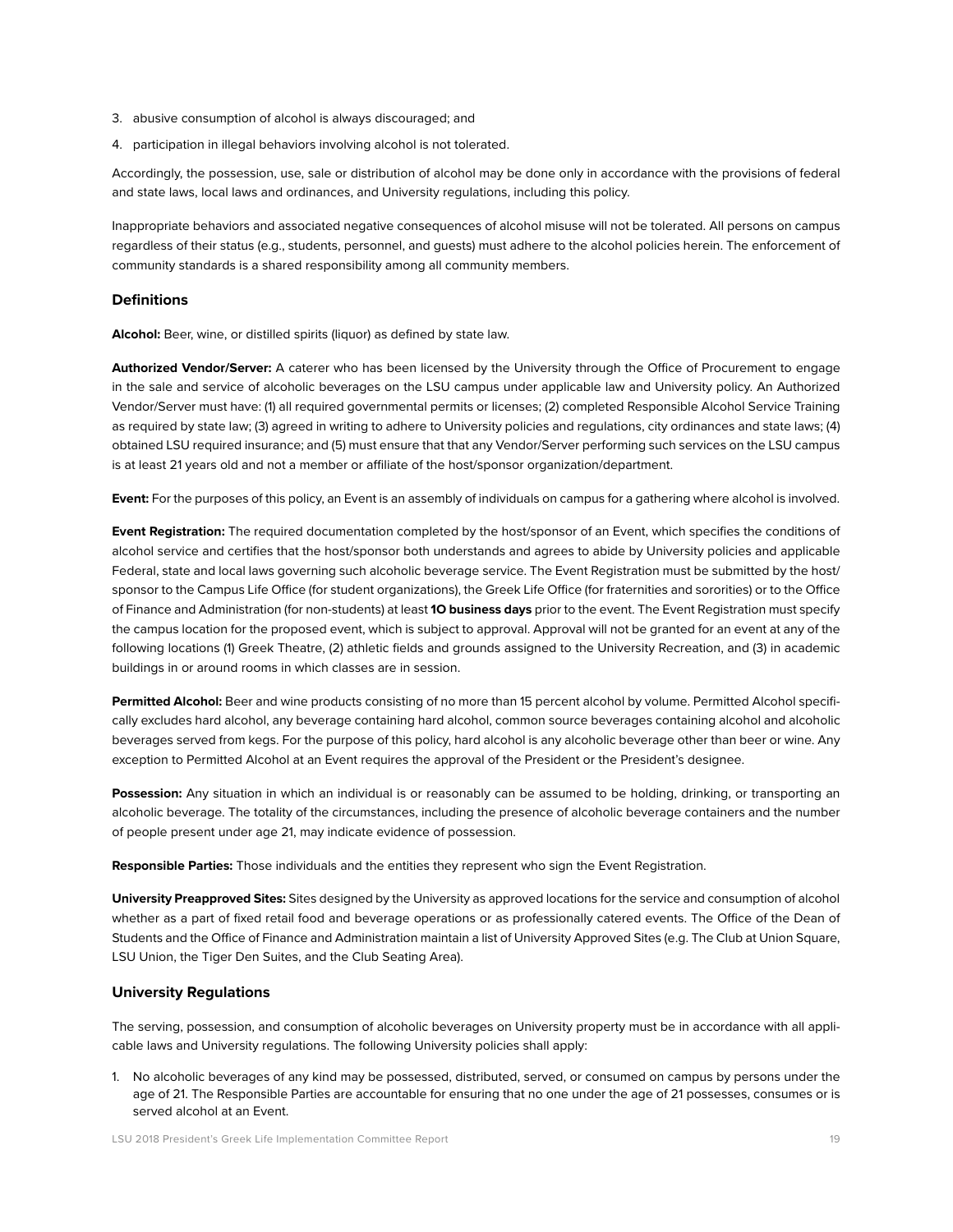- 2. Consumption of alcohol is not advised. Anyone under the age of 21 possessing/consuming alcohol, or anyone giving alcohol to an underage person, will be subject to arrest.
- 3. In campus residences (including fraternity and sorority houses), only Permitted Alcohol may be possessed and consumed by persons at least 21 years-of-age and only in private rooms/apartments, unless the entire facility is designated as alcohol-free. No alcohol is allowed in the lobby, public areas, and immediate adjacent property of campus residences except during an Event.
- 4. In all other cases, persons age 21 or older may possess and consume Permitted Alcohol on campus only when the following conditions are met:
	- a. when the alcohol is served by a University Authorized Vendor/Server; and
	- b. when alcoholic beverages are served and consumed at a University Preapproved Site or at an Event registered and approved by the University; and
	- c. other than as part of a University Preapproved Site retail food and beverage operations, when an Event Registration signed by Responsible Parties has been accepted by the appropriate office consistent with applicable policy.
- 5. Approval must be obtained for alcohol to be possessed, distributed, served, or consumed at any location other than a University Preapproved Site. At least 10 business days before the proposed event, an Event Registration must be completed, submitted to, and approved by the appropriate office (Office of the Dean of Students for student organizations and fraternity and sorority houses; Office of Finance and Administration for all other requests).
- 6. The following policies pertain to the sale, purchase, and cost of alcohol on campus:
	- a. Only Permitted Alcohol may be sold, purchased or served and only by an Authorized Vendor/Server. Any alcohol other than Permitted Alcohol is specifically prohibited.
	- b. Alcohol may not be distributed free-of-charge by an alcohol company or distributor at any University Event or under any other circumstances on campus.
	- c. Alcohol may not be sold on campus by an alcohol wholesaler or distributor.
	- d. University units may not distribute alcohol free-of-charge to the general public (i.e. persons not members of the groups or their specifically invited guests).
	- e. Alcoholic beverages may not be furnished as an award or prize.
	- f. University funds may not be used to purchase alcoholic beverages.
- 7. The following regulations govern the serving of alcohol at Events regardless of the sponsoring organization:
	- a. Only Permitted Alcohol may be sold, purchased or served and only by an Authorized Vendor/Server. Any alcohol other than Permitted Alcohol is specifically prohibited.
	- b. The Authorized Vendor/Server is responsible for assuring that no person under the age of 21 is served alcohol.
	- c. Alcoholic beverages are to be served as an adjunct to social events and may not be the primary focus of the event.
	- d. Non-alcoholic beverages and food also must be available at all times that alcoholic beverages are made available.
	- e. All alcohol will be stored and legally dispensed in a designated service area within the approved site. The supply of alcoholic beverages must not be accessible to anyone except the server.
- 8. The sponsoring organization is responsible for ensuring that members and invited guests display responsible behavior. To that end:
	- a. It is prohibited to host an event where there is explicit or implicit pressure or an expectation for anyone to consume alcohol, or where there is no diversion from drinking alcohol, or where lewd, abusive or sexually degrading behavior occurs in conjunction with alcohol consumption.
	- b. Any activity or event which encourages rapid drinking, drinking games, or drunkenness are prohibited.
	- c. Obviously intoxicated persons shall not be admitted or served alcohol at activities or social events.
	- d. Engaging in such high-risk activities or events may be considered aggravating circumstances if corrective measures are necessary.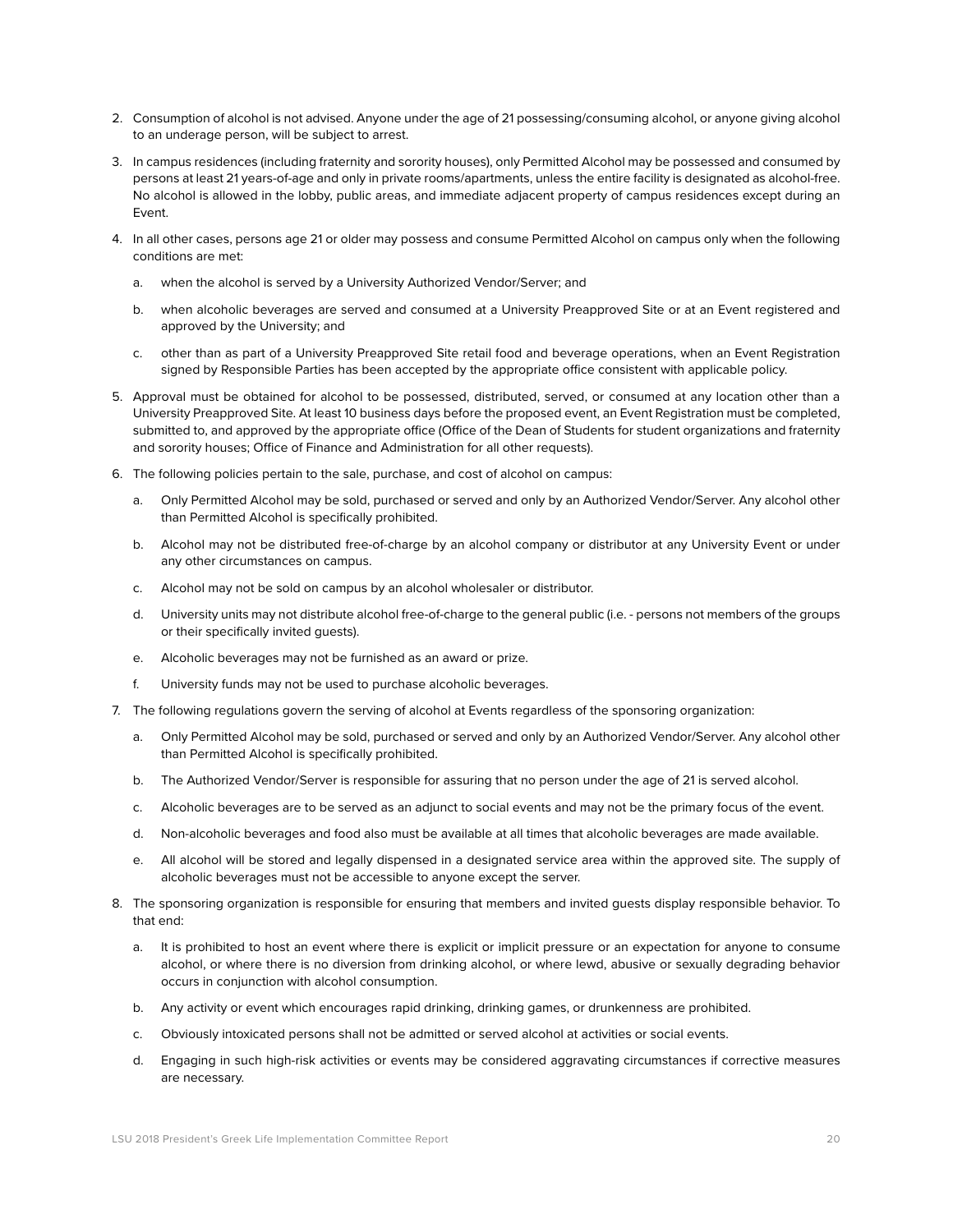- 9. Persons representing LSU off-campus or who reasonably could be construed as doing so (e.g., at conferences, seminars, competitions, performers, other activities/events) must behave legally and responsibly regarding the use of alcohol, abiding by the laws and policies of the states and/or institutions where they are visiting. The University may take action against individuals who engage in off-campus consumption of alcohol when it has negatively impacted or threatened to negatively impact the University's mission or activities or the health, safety, or welfare of the University community.
- 10. Tailgating will be allowed on campus before and after the game in a manner and in areas deemed acceptable by the University. Tailgating involving alcohol by a registered student organization must follow the policies outlined below for Registered Student Organization Events.
- 11. Under no circumstances will any alcoholic beverages be permitted in Tiger Stadium other than at University Preapproved Sites.
- 12. This provision does not allow the staging of events that would otherwise not be permitted.
- 13. Notwithstanding this provision, possession or consumption of alcohol at fraternity and sorority houses must be in compliance with all other requirements stated herein at all times.
- 14. This policy shall not apply to University facilities when leased by:
	- a. An individual or private organization for a private event not affiliated with a registered student organization when in compliance with state and local laws regulating the sale and consumption of alcohol; or
	- b. A private business operating as a grocery or restaurant licensed for the sale or consumption of alcohol and operating in compliance with state and local law.

#### **Registered Student Organization Events**

**In addition to the above regulations**, the following policies shall apply to registered student organization events involving alcohol:

- 1. Only Permitted Alcohol may be served and only by an Authorized Vendor/Server. Any alcohol other than Permitted Alcohol is specifically prohibited. **This rule also applies to student organization events located off campus.**
- 2. A student organization must complete and file an Event Certification with the Office of the Dean of Students or its designee **10 business days** prior to a proposed Event.
- 3. A student organization must arrange security with the LSU Police Department at least **10 business days** prior to a scheduled Event. Contract security companies may only be used with the permission of LSU Police Department. The University reserves the right to determine the number of officers and other security measures required for an Event.
- 4. A student organization must attend risk management and alcohol planning training prior to receiving approval for an Event. At least three current executive officers and a current advisor must have attended the training within 12 months of an Event Registration. This risk management and alcohol planning training will be presented by the Dean of Students Office or its designee annually or as demand requires. It is the responsibility of the registered student organization to ensure that the appropriate trainings have been received prior to attempting to register an Event.
- 5. An Event may not begin before 4:30 p.m. on Monday through Thursday and 3:30 p.m. on Friday and must end by 11:00 p.m. Sunday through Thursday and 2:00 a.m. on Saturday and Sunday following events on Friday and Saturday. Bands and amplification equipment must cease no later than 11:59 p.m. on Friday or Saturday night if outside. The administrator with whom the function must be registered may allow appropriate exceptions to the normally approved hours for social functions.
- 6. No cover charge or admission charge may be imposed at an Event where alcoholic beverages are served nor may alcohol be provided free in return for the purchase of another item (i.e. cup).
- 7. Open source containers (including but not limited to kegs, party balls or punch bowls containing alcohol) are specifically prohibited.
- 8. An individual determined to be eligible to consume alcoholic beverages must be identified with a non-removable wrist band.
- 9. An individual may not return to an Event after that individual has exited the function and consumed alcohol while absent from the Event.
- 10. Alcohol may not be served at an Event open to the public. Attendance at a student organization Event must be by invitation.
- 11. A student organization may not accept donation of alcoholic beverages.
- 12. A student organization may not promote or sell alcoholic beverages.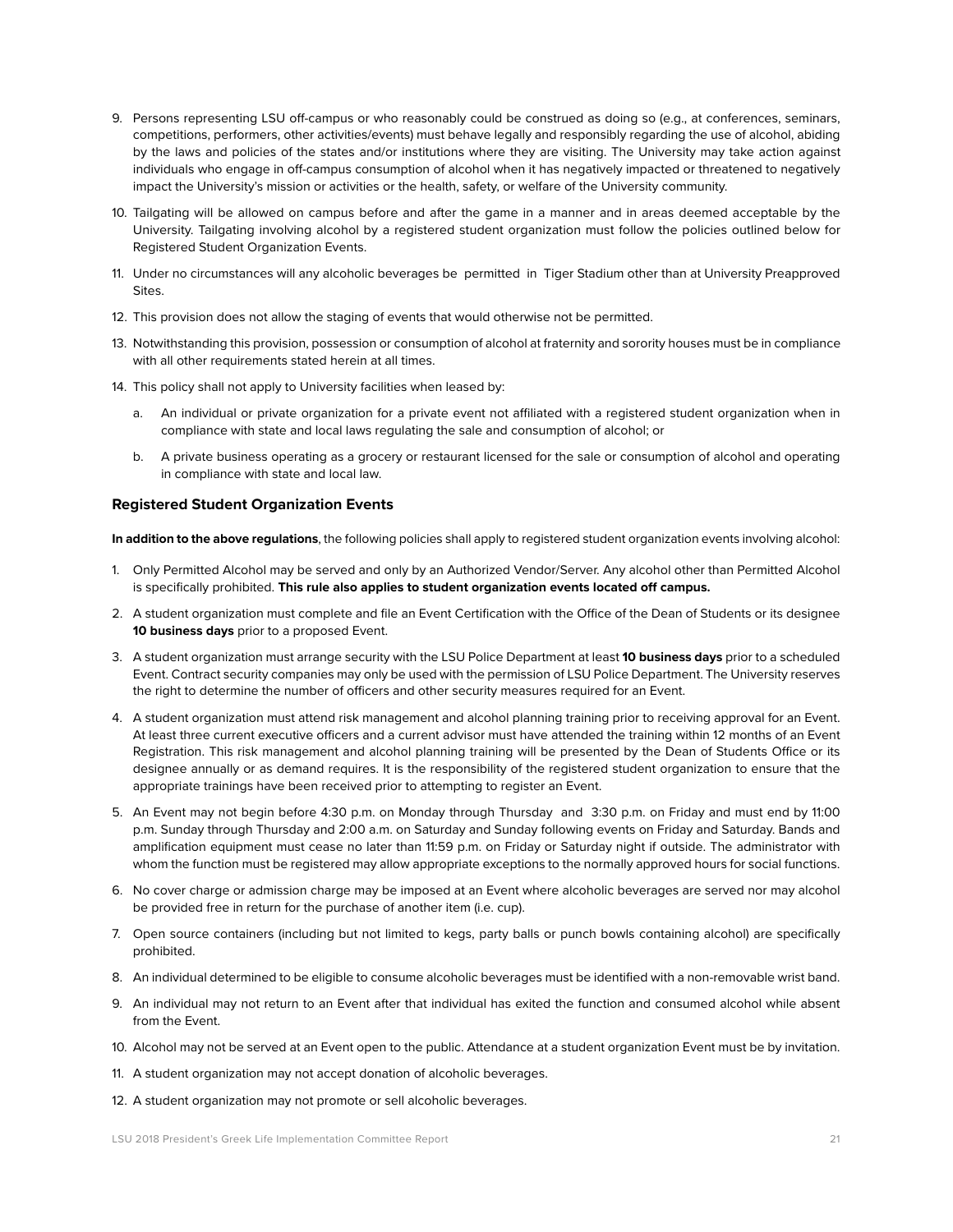- 13. At any fraternity or sorority Event held at fraternity or sorority housing or property, the following additional provisions apply:
	- a. Subject to fire code restrictions, there may be no more than three non-member guests for every member of the organization present at the Event. Exceptions may be granted in advance by the Greek Life Office for community, alumni and family events.
	- b. Alcoholic beverages are restricted to common areas of the fraternity or sorority house.
	- c. Guests and non-members are restricted to common areas of the fraternity or sorority house for the duration of the event.
	- d. Members of the organization are prohibited from providing, serving or consuming alcohol of any kind in the private areas of the fraternity or sorority house for the duration of the Event.
	- e. All recruitment and new member education programs, sometimes known as pledge activities, must be alcohol-free for all in attendance.
	- f. Where allowed by the organization, any tailgating Event shall be located at the fraternity or sorority housing and must comply with all other requirements of this policy.
	- g. LSU Police, designated security and/or University officials may enter upon the premises before, during and after an event to ensure compliance with this policy.
- 14. Organizations that fail to comply with these policies are subject to University sanctions, including the loss of the privilege to have future Events.

#### **Student Organization Events — Off-Campus**

The following policies shall apply to any student organization conducting an off-campus event involving alcohol:

- 1. The student organization must provide notification to the Greek Life Office of the Office of the Dean of Students no more than 10 business days prior to the event.
- 2. The student organization must certify that only Permitted Alcohol will be allowed at the event and that it will only be served by a licensed vendor and server. Any alcohol other than Permitted Alcohol is specifically prohibited.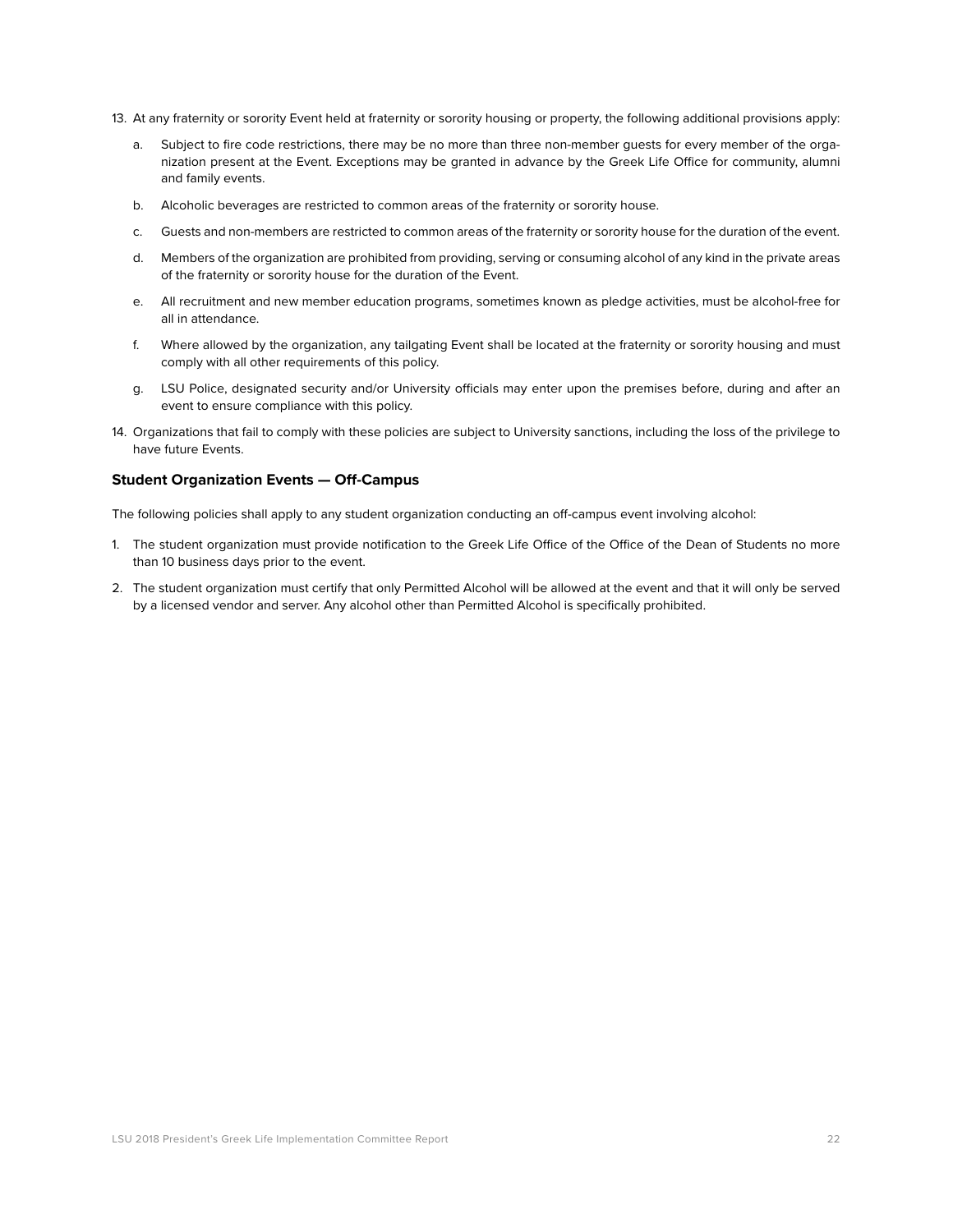### <span id="page-22-0"></span>e. [PERMANENT MEMORANDUM-68 — Construction,](http://www.lsu.edu/administration/policies/pmfiles/pm-68.pdf)  [Modification, Maintenance, Care and Operation of Sorority](http://www.lsu.edu/administration/policies/pmfiles/pm-68.pdf)  [and Fraternity Houses Located on University Property](http://www.lsu.edu/administration/policies/pmfiles/pm-68.pdf)

#### Related President's Action Items:

- **A. vi.** Review PM-68 ("Construction, Modification, Maintenance, Care and Operation of Sorority and Fraternity Houses Located on University Property") for implementation of policy changes applicable to resident organizations
- A. vii. Review leases of University property by Greek organizations for risk management considerations.
- **C. vii.** Require all Greek chapters to have a "drug-free" policy for chapter houses (with enforcement mechanisms and consequences for non-compliance) and have all chapter presidents and advisory board chairs certify with the University annually that they are in compliance with their policy.
- **C. viii.** Develop minimum job qualifications for Greek chapter house directors (for those chapters that have on-campus houses) and require all chapters to have house managers who meet these qualifications by Fall 2019. Each chapter shall submit the names and resumes of proposed house managers to the Office of Greek Life to ensure that these individuals meet the minimum job qualifications set forth.

#### Permanent Memorandum

- **Subject:** Construction, Modification, Maintenance, Care, and Operation of Sorority Houses, Fraternity Houses, and other Organizational Houses Located on University Property -PM-68
- **Date:** July 10, 2018 (replaces PM-68 dated August 25, 1994)

This Permanent Memorandum shall govern the construction, modification, maintenance, care, operation and related activities, and facility management concerns for leased housing facilities and premises leased or operated by Greek sororities and fraternities or other approved organizations on property owned by the LSU Board of Supervisors. It is the goal of this Permanent Memorandum to ensure the organizations operate such facilities safely and legally within the regulatory framework established both by the University and by outside agencies.

#### **I. Definitions**

**Designated Unit:** a component, office, or department of the respective campuses of the University responsible for interacting and monitoring organizational housing.

**Facilities or Leased Property:** All land leased by the University to an Organization (as defined herein) and permanent or temporary buildings, structures, sidewalks, parking lots, signs, fences, and landscaping situated thereon.

**Organization:** The local chapter of the sorority or fraternity, recognized organization, the house ownership organization, or other legal entity which has a lease agreement with the University for the land and owns or sub-leases the improvements on that land or is leasing the improvements from the University.

**University:** Board of Supervisors of Louisiana State University and Agricultural and Mechanical College.

#### **II. General Policy**

A. Campus House Management Committee (CHMC) shall be convened by a representative of a Designated Unit (e.g. Greek Life Office) and composed of representatives from the following offices: Planning Design and Construction, Facility Services, Environmental Health and Safety, Risk Management, LSU Police Department, and LSU Office of General Counsel (or any unit responsible for the duties assigned to the listed units and approved by the President), to enforce and annually review the provisions of this Permanent Memorandum and make recommendation for changes to the Oversight Committee on Greek Life. The CHMC will be chaired by a person from the committee decided on annually by the members of the committee.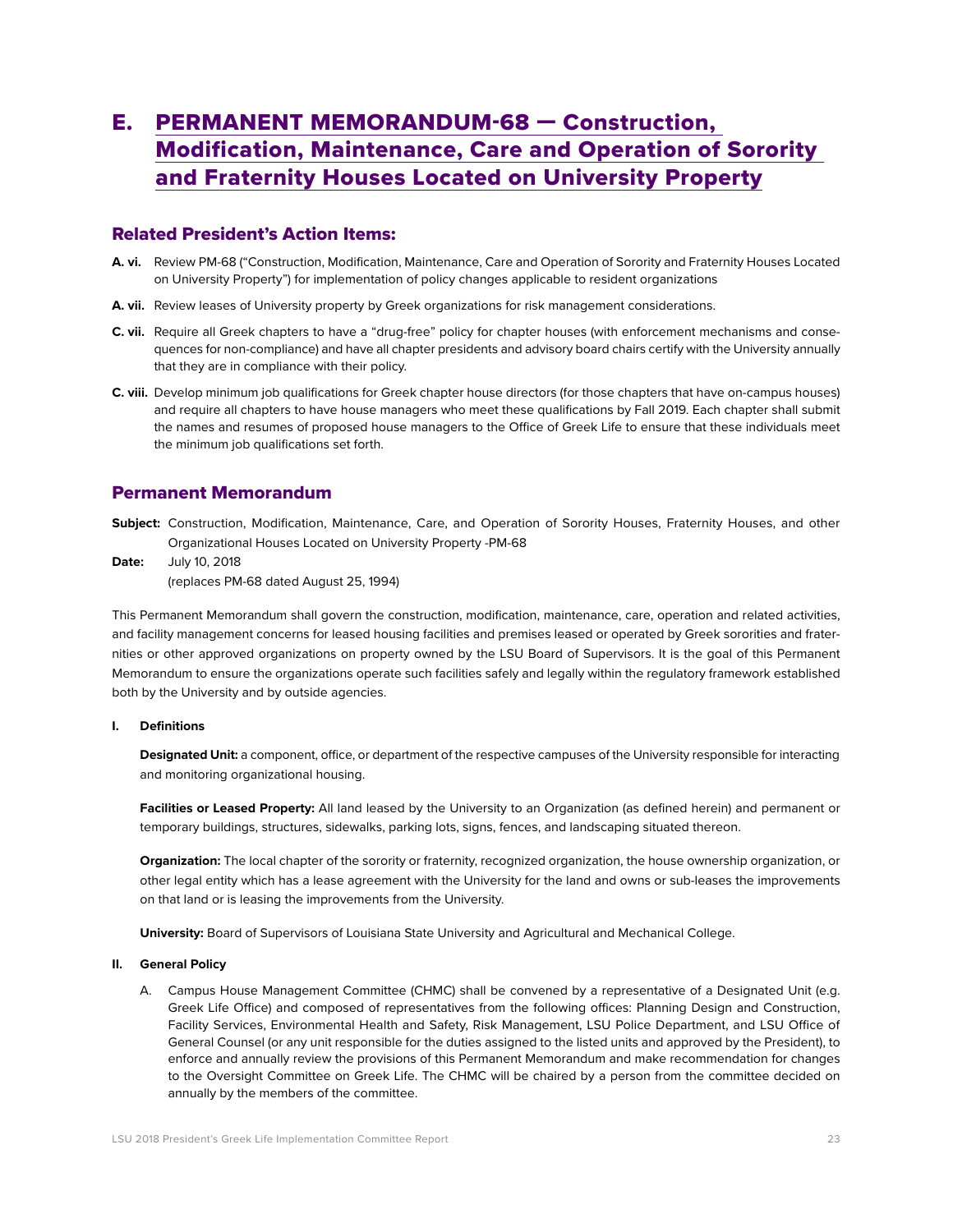- B. All Organizations, whether currently leasing from the University, sub-leasing or entering into leases in the future with the University, must comply with the provisions of this Permanent Memorandum.
- C. The legal entity owning, leasing, or sub-leasing the Facilities must identify to the Greek Life office at all times a specific person to represent the Organization on matters related to the lease and this Permanent Memorandum. That legal entity shall also maintain with the Greek Life office a current copy of its organizational structure, officers, and membership.
- D. All leases or sub-leases will be processed through the Office of General Counsel in coordination with the Real Estate, Public Partnerships, and Compliance office where a copy of the signed lease will be retained.
- E. CHMC members and authorized employees of the University, as determined by the Oversight Committee on Greek Life, are entitled to inspect the Facilities at a reasonable time with 24-hour notice. No advance notice is required in the event of an emergency or life safety concern or for a maintenance employee with an approved work request/order.
- F. The Organization shall provide a roster of current members to the Designated Unit (e.g. Greek Life Office) at least one week prior to the first day of class each semester. Lists and rosters shall be updated during the course of the semester as changes occur.
- G. The Organizations may receive and be billed for utilities and maintenance services provided by the University. An itemized bill should be provided upon request of the Organization.
	- 1. A deposit of \$500 shall be required as a condition for utility service.
	- 2. If the Organization is more than 30 days past the due date in payment of such bills and has received a certified letter, it will be considered delinquent and in violation of the lease agreement and this Permanent Memorandum.
- H. The University expects the Organization to conduct its business functions, including collection of fees, payment of bills, and proper maintenance of personnel and tax records, in a responsible and business-like manner. Failure to pay invoices in a timely manner will be considered a violation of the lease and this Permanent Memorandum. Where feasible and mutually acceptable, Organizations may contract with the University for the collection of certain fees from individual members.
- I. The Facilities may be used only for the housing, dining, and personal living needs of LSU students, student members, and pledges/associate members of the Organization and its House Director, and for conducting appropriate social and organizational activities of the Organization approved by the University.
- J. Freshmen will not be allowed to reside in the Facilities for their first semester (fall or spring). Second-semester freshman may live in the Facilities provided the following conditions are met:
	- 1. The Organization must be in good standing with the University and the national organization, as applicable.
	- 2. The freshman applicant must:
		- a. Have been initiated into the Organization, if applicable
		- b. Not be on disciplinary probation or deferred suspension with the University.
		- c. Have a minimum 2.25 grade point average.
		- d. Be in good standing with the Organization, if applicable.
	- 3. The total number of freshmen living in the Facility shall not exceed thirty percent (30%) of the total number of members living in the Facility.
- K. Facilities shall not be used for any purpose or activity determined to be unlawful under the provisions of any federal, state, or local statute, ordinance, or regulation, or in violation of any policy or regulation of the University. Each Organization shall abide by all applicable federal, state, or local statutes, rules, regulations, or ordinances, and by any other rules or regulations adopted by the University.
- L. Facilities shall not be used at any time for the purpose of carrying on any unapproved business, profession, or trade of any kind whatsoever.
- M. Controlled substances as defined by any federal, state, or local statute, or rule, regulation, or ordinance shall not be sold, possessed or utilized in or on the Facilities. An individual may use prescription medication which otherwise qualified as a controlled substance but only under a prescription to that individual.
- N. Except as authorized by law, firearms are not allowed in or on the Facilities.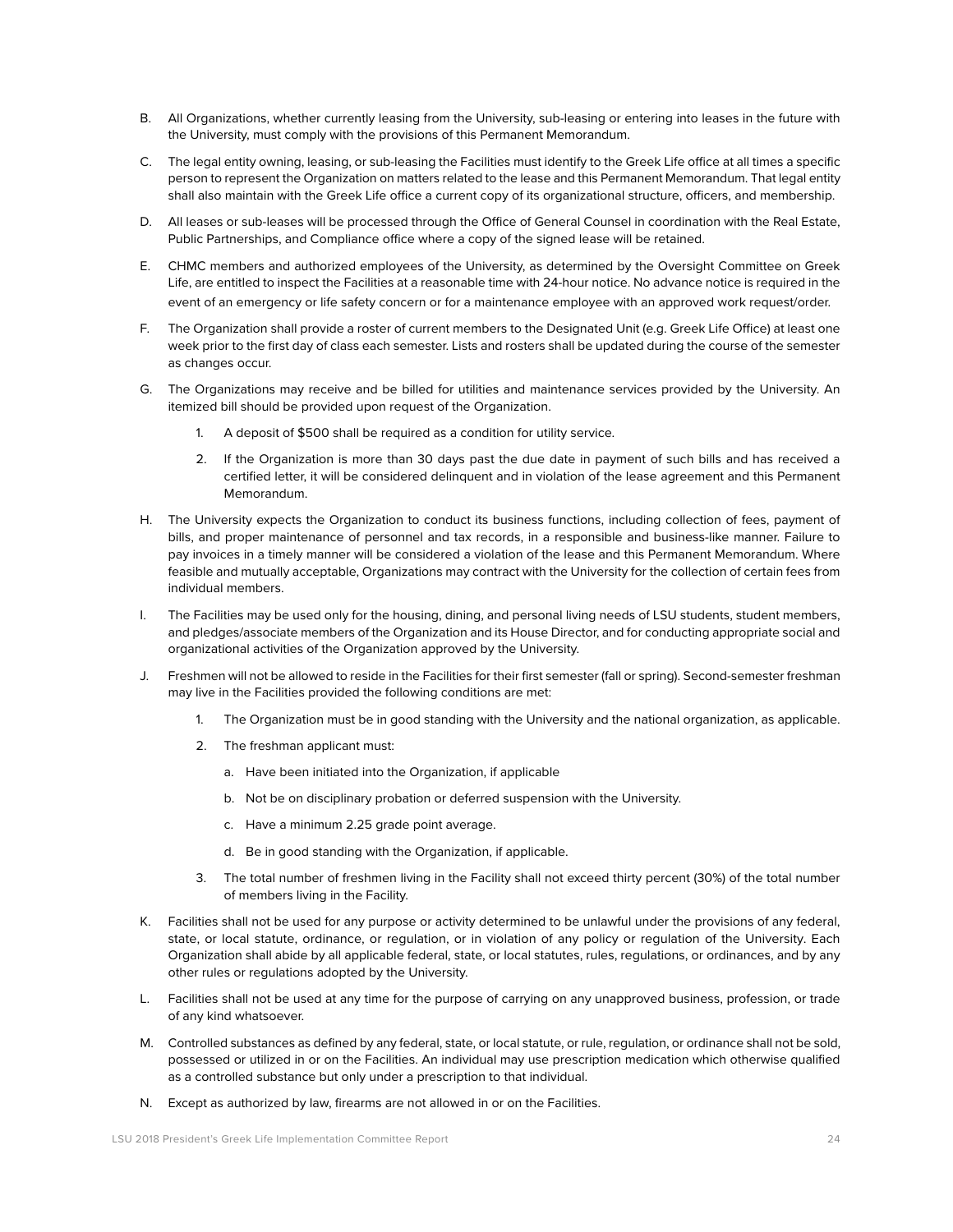- O. The sale, purchase, possession, and use or consumption of alcohol in or upon the Facility must be in compliance with all applicable laws and University policies.
- P. The Organization is prohibited from hiring anyone convicted of or pleading no contest to any of the crimes listed in La. R.S. 15:587.1 barring advance approval by the district attorney and a district judge. The Organization will conduct criminal background checks for personnel employed by the Organization at the Facilities.
- Q. Penalties for violation of any part of this Permanent Memorandum or provision in the lease may include a formal warning, restriction or denial of all activities, monetary penalties, community service, suspension of the Organization, or termination of the lease. Prior to suspension of the Organization or termination of a lease **for violation of this Permanent Memorandum**, the University shall:
	- 1. Provide the Organization written notice of the intended action and,
	- 2. If the violation is susceptible to corrective action, allow a period of 14 days to elapse from the date of the notice before taking the intended action without the Organization, in the opinion of the University, having corrected the violation.

#### **III. House Director**

- A. Each Organization is required to employ a House Director to live and be present at the Facility on a full-time basis during the regular academic year or summer, when the Facility is open and/or occupied.
	- 1. The House Director job description must comply with the following minimum qualifications:
		- a. Must be 25 years of age or older;
		- b. Bachelor's degree recommended;
		- c. Experience working with Greek-lettered organizations, residence life, or other group living strongly preferred;
		- d. Cannot be a graduate of the employing chapter within the past five years without the permission of the Dean of Students.
	- 2. A sample House Director job description is posted on the Designated Unit's website and is available for use with suggested job duties and responsibilities.
	- 3. Each Organization shall submit the name and resume of any proposed House Director to the Designated Unit (e.g. Greek Life Office) to ensure that the proposed House Director meets the minimum qualifications no later than one week prior to the offer of employment.
	- 4. House Director mandatory training will be completed prior to opening for the semester or within 30 days of employment. Mandatory training will be scheduled through the Designated Unit (e.g. Greek Life Office). This training is also available for advisors, house corporation members, and alumni. Mandatory training requirements will be reviewed on a bi-annual basis and recommendation for changes will be presented to the Oversight Committee on Greek Life for approval.
- B. During any planned absence or voluntary termination of a House Director, the Organization shall provide an interim House Director. Any interim House Director must meet the minimum qualifications of the House Director and can be an advisor, member of the house ownership organization, or alumni.
- C. For any unplanned or unexpected absence, including the resignation of a House Director, the Organization shall immediately notify the Designated Unit (e.g. Greek Life Office) and must make reasonable effort to promptly provide an interim House Director. If a House Director is not available within 72 hours, the Organization must present an action plan for correcting the deficiency.
	- 1. The action plan must specify specific steps which will be taken and deadlines for completion of each step. If an Organization fails to hire or maintain a House Director for a period exceeding 30 days, the Organization must provide an updated action plan.
	- 2. If an Organization fails to comply with its action plan, fails to update its action plan as required, and/or or fails to demonstrate continued reasonable effort to engage a permanent House Director, the Organization will be subject to sanction by the University.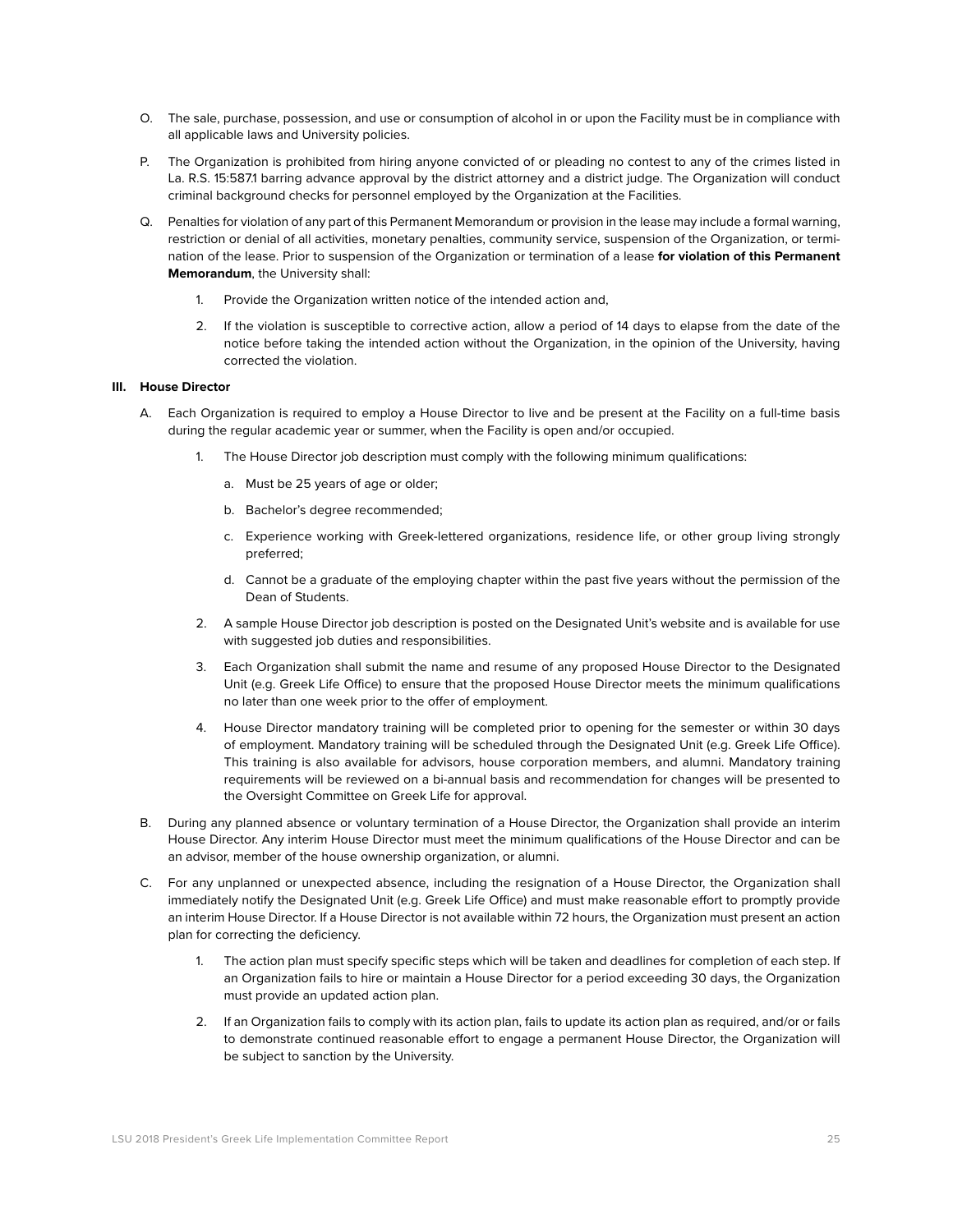D. In the absence of a House Director or interim House Director, regardless of reason, no meetings or activities of any kind may take place at the Facility, including Chapter meetings or informal gatherings, and only residents may be present at the Facility (except for during standard dining services) before 8:00 a.m. and after 8:00 p.m. on weekdays, on weekends, overnights and during any event or activity at the Facility.

#### **IV. Facility Compliance**

- A. Fire and life-safety codes and health and food service sanitation regulations must be observed at all times.
	- 1. The Organization shall complete an annual Food Safety Audit of all food prep areas and equipment to ensure compliance with federal and state health codes through a third party vendor. A copy of the annual audit in the last year will be provided to the Designated Unit prior to July 1 each year. The Organization will also provide a copy of any plan of correction for each audit deficiency to the Designated Unit and Environmental Health and Safety office.
	- 2. The Organization shall provide proof of an annual inspection in the last year by the state fire marshal for the owned Facilities to the Designated Unit prior to July 1 each year. The Organization will also provide a copy of any plan of correction for each deficiency submitted to the Fire Marshal to the Designated Unit and Environmental Health and Safety office.
- B. Fire drills will be conducted in accordance with the Office of the State Fire Marshal's mandate for University housing - one each fall and spring semester and one in the summer, if the house is occupied. The fire drill each semester will be conducted within the first two weeks of classes starting. Fire drills will be conducted and the house inspected to ensure compliance by all present. The results, date, and time will be documented and maintained on file to be available upon request by the University or Fire Marshal.
- C. The Organization will submit all permanent exterior signage requests to the Designated Unit for forwarding to the Planning Design and Construction office for review and approval prior to installation.
- D. The Organization shall comply with the University Parking Policy and not allow parking of any vehicle on an unprepared surface. No vehicles are to be parked on the grounds or driven through the grounds to access the building except by permission of a Facility Services' representative. Special access ways can be developed for event setup and takedown under the guidance and assistance of a Facility Services' representative. Upon request, Parking and Transportation will ticket and/or tow illegally parked vehicles.
- E. Each Organization will maintain a Tropical Storm/Hurricane Protocol and review it on an annual basis for updates. The protocol will be submitted initially and when modified to the Designated Unit.

#### **V. Facility Maintenance and Upkeep**

- A. The Organizations shall maintain all owned Facilities and grounds in good repair and in a safe, serviceable, clean, and sanitary condition acceptable to the University. The Organization shall keep all walks, parking areas, and lawns free from dirt, debris, and trash at all times and maintain lawns, landscaping, and housing exterior in a condition and appearance acceptable to the University. If corrective action is not taken within five days of a notice of being out of compliance, the University will provide the service and bill the Organization. The following minimum standards apply to the grounds on the Facilities:
	- 1. Turf areas will be kept in a healthy condition and free of weeds, edged, trimmed, and mowed.
	- 2. All landscaped beds will be mulched and kept free of weeds and grass.
	- 3. Prior to any excavations, a *Utility Locate Request* must be submitted to Facility Services and contact made with Louisiana One Call @ 1-800-272-3020 to ensure location of all utilities.
	- 4. No paint, dyed water, or any other substance is to be released on the grounds or into the drain structures.
	- 5. Tree removal or maintenance will be done by the University and all associated costs will be billed to the Organization.
	- 6. Clean-up of the external portions of the Facilities shall be completed no later than 24 hours after the conclusion of the function. Upholstered furniture may be used outside at the Facilities only during registered functions.
- B. The Organization shall maintain a contract for annual and periodic preventative maintenance of the heating, ventilation, and air conditioning systems and shall provide a copy of said contract to the Designated Unit by July 1 of each year.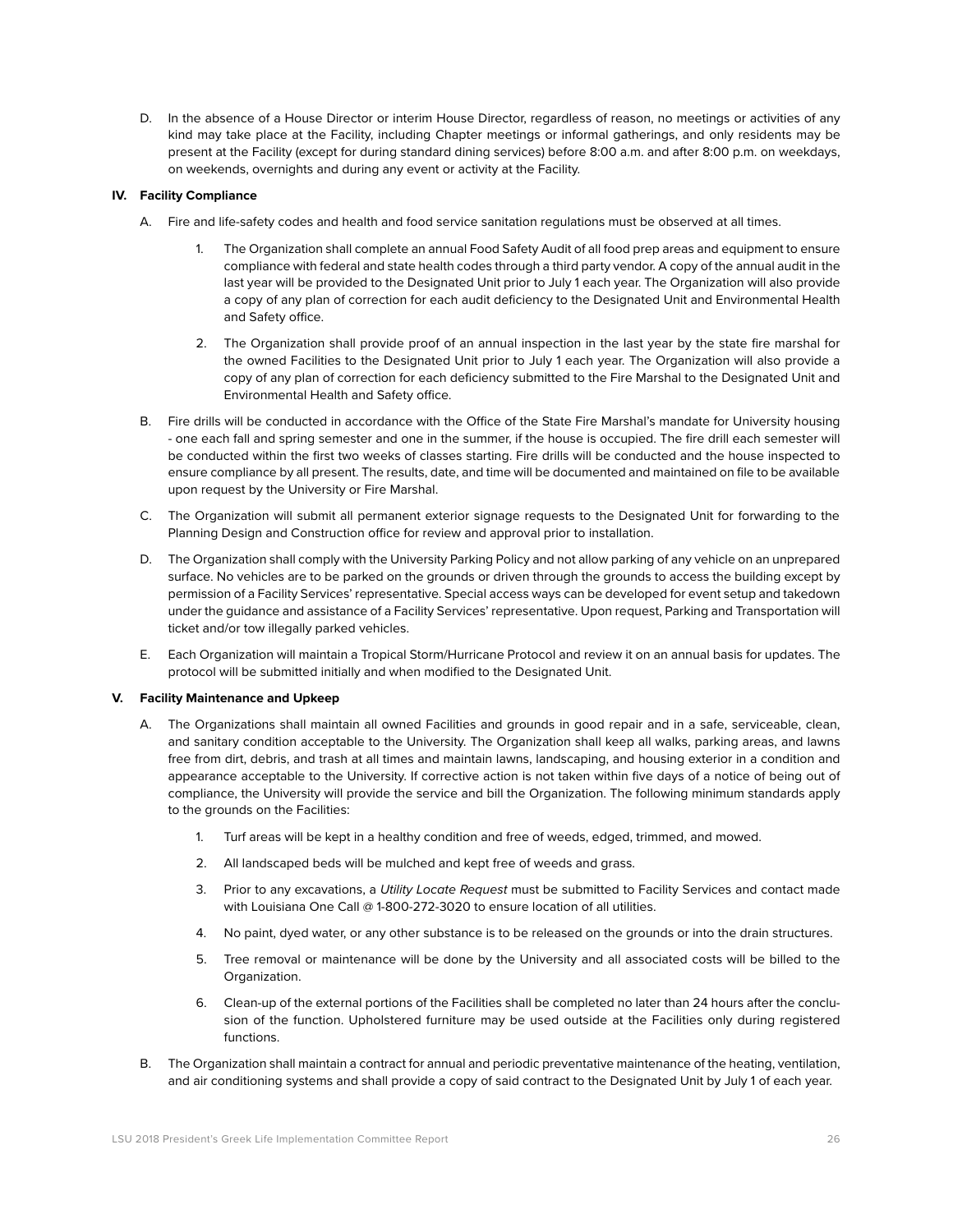C. The Organization shall maintain grease interceptors in efficient operating condition by periodic removal of the accumulated grease. No such collected grease shall be introduced into any drainage piping, or public or private sewer.

#### **VI. Insurance Requirements**

- A. The Organization shall procure and keep in full force and effect public liability and property damage insurance sufficient to protect the Organization and University from any and all claims for personal injury, including death and property damage claims which may arise from any activity or operation related to the Facilities, in amounts acceptable to the University. The following shall also apply **unless the Organization lease requires greater limits or coverage**:
	- 1. The Organization shall carry All Risk Property Insurance on any improvements located on the Leased Property in the greater of either the appraised value of the improvements or the replacement cost of the improvements.
	- 2. The Organization shall carry Commercial general liability coverage shall be no less than \$1 million per occurrence/\$2 million aggregate per year.
	- 3. If the Organization is an employer, the Organization shall carry workers' compensation in compliance with Louisiana law and employer liability coverage of no less than \$1 million per accident/disease/employee.
	- 4. The Organization shall maintain broad form contractual liability coverage (to the extent not included in commercial general liability coverage).
	- 5. All insurance shall be carried with responsible insurance companies authorized to transact business in the State of Louisiana and acceptable to University.
	- 6. Any property or liability insurance policy must contain an endorsement or other written acknowledgment identifying the University is an additional insured under the policy.
	- 7. All policies must provide occurrence coverage.
	- 8. All policies must provide that the University shall be given at least 30 days written notice prior to any modification or termination of coverage.
- B. Proof of insurance required by this section shall be provided to the Designated Unit by July 1 of each year to be forwarded to LSU Risk Management for review and approval.

#### **VII. Modifications, Improvements, Alterations, or Repairs**

- A. Any modifications, improvements, alterations, or repairs of the current improvements located on the Facilities, including expansion or wholesale replacement of site work or landscaped areas must be submitted through the Designated Unit to the Planning Design and Construction (PDC) office for code review and permitting.
	- 1. Prior to any excavations, a *Utility Locate Request* must be submitted to Facility Services and contact made with Louisiana One Call @ 1-800-272-3020 to ensure location of all utilities.
	- 2. Seasonal plantings, replacement of dead plants, mulching, etc. do not require PDC review.
	- 3. Minor maintenance tasks that do not involve facility modifications, alterations, replacement, or construction of systems inside of walls, below floors, or above ceilings do not require PDC approval, but it is encouraged to consider a review to avoid dislodging of hazardous materials that may be present.
	- 4. Emergency repairs may be performed without PDC review by licensed vendor/contractor.
- B. **No work** will start until all approvals are received in writing in the form of an Authorization to Proceed from the PDC office.
	- 1. Minor work will generally be approved within two weeks.
	- 2. Major work such as major renovations and new houses will require multiple reviews and be lengthier.

#### **VIII. Security**

- A. It is strongly encouraged that surveillance cameras be provided by the Organization on all exterior doors and preferred for community/social spaces in the house (living room, chapter room, lounges and social spaces). Camera footage should be stored for a minimum of two weeks.
- B. Adequate exterior lighting will be provided by the Organization. It is suggested that a monthly lighting survey will be documented and maintained on file.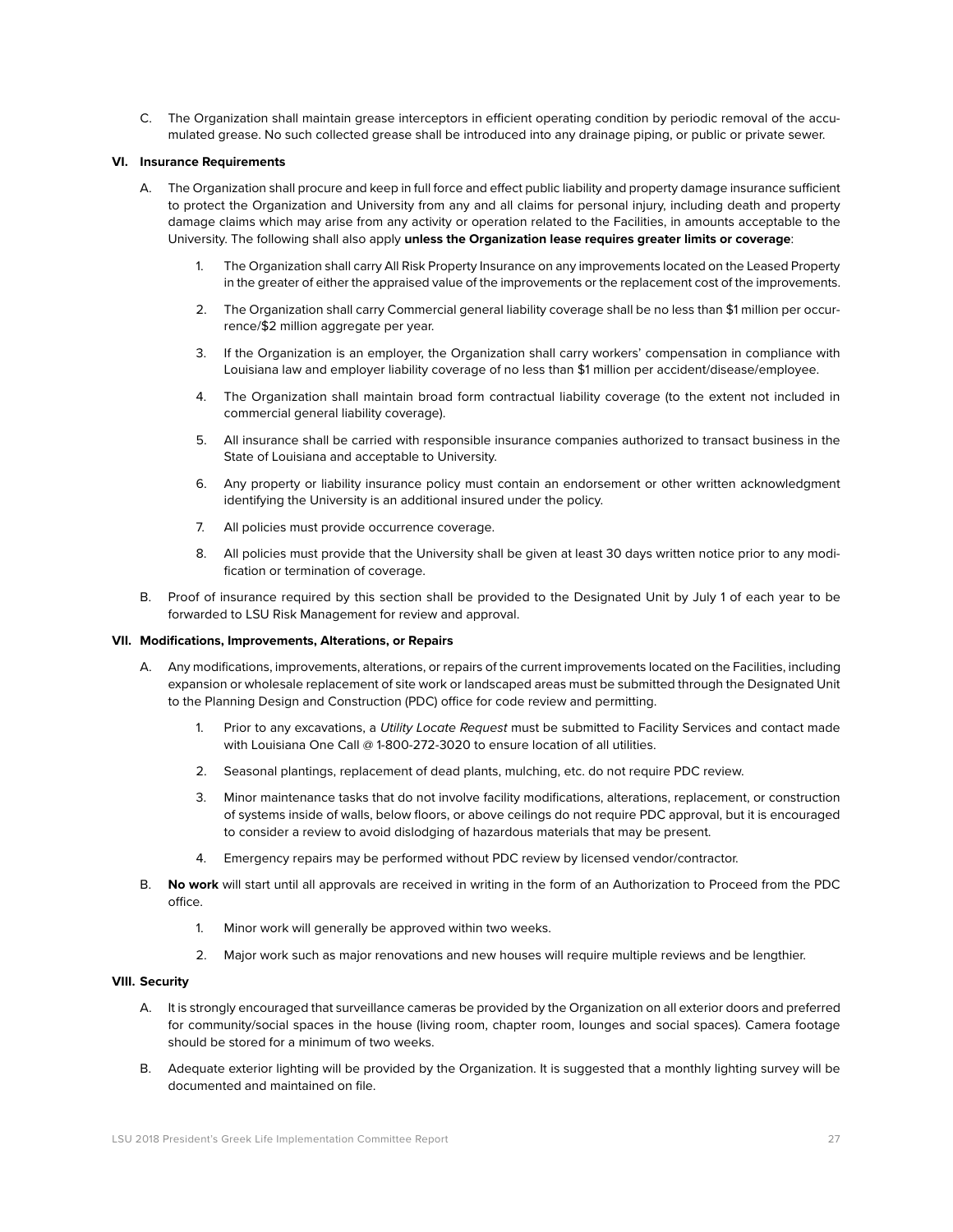- C. Keying and Key Management
	- 1. All exterior doors and bedroom doors will be provided with an approved key/card, biometric, or electronic operated lock by the Organization. A card lock will have an emergency key override feature.
	- 2. It is strongly encouraged or expected that bedroom doors be equipped with an approved key/card, biometric, or electronic operated lock by the Organization. All locks will have an emergency key override feature.
	- 3. Existing facilities may be secured by keyed lock, but it is preferred that new construction and major renovations will provide card, biometric, or electronic operated locks with an emergency key override.
	- 4. The Organization will maintain an inventory of all keys and doors operated by keys.
	- 5. The Organization will conduct a complete audit of all keys at the end of each semester and maintain documentation of the audit and actions taken for unaccounted keys/lock changes.

#### Appendix: Summary of Required Organizational Submittals

- 1. The house ownership organization shall maintain the identity of the person to represent the Organization on matters related to the lease and this Permanent Memorandum with the Designated Unit.
- 2. The house ownership organization shall maintain a current copy of its organizational structure, officers, and membership with the Designated Unit.
- 3. The Organization shall provide the Designated Unit a roster of current members at least one week prior to the first day of class each semester.
- 4. Submit the name(s) and resume(s) of proposed house directors to the Designated Unit to ensure that the proposed house director(s) meet the minimum qualifications at least one week prior to the offer of employment.
- 5. Proof of insurance satisfying shall be provided to University (Designated Unit and Risk Management office) by July 1 of each year.
- 6. Provide a copy of the annual Food Safety audit in the last year from third party vendor for the kitchen and dining areas by July 1 each year. Plan of correction for each audit deficiency to be provided to the Designated Unit and Environmental Health and Safety office when available.
- 7. Provide a copy of the annual inspection in the last year by the state fire marshal for the entire owned Facilities by July 1 each year to Designated Unit and Environmental Health and Safety office. Plan of correction for each audit deficiency to the Designated Unit and Environmental Health and Safety office when available.
- 8. Annual and periodic preventative maintenance of the heating, ventilation, and air conditioning systems contract to the Designated Unit by July 1 of each year.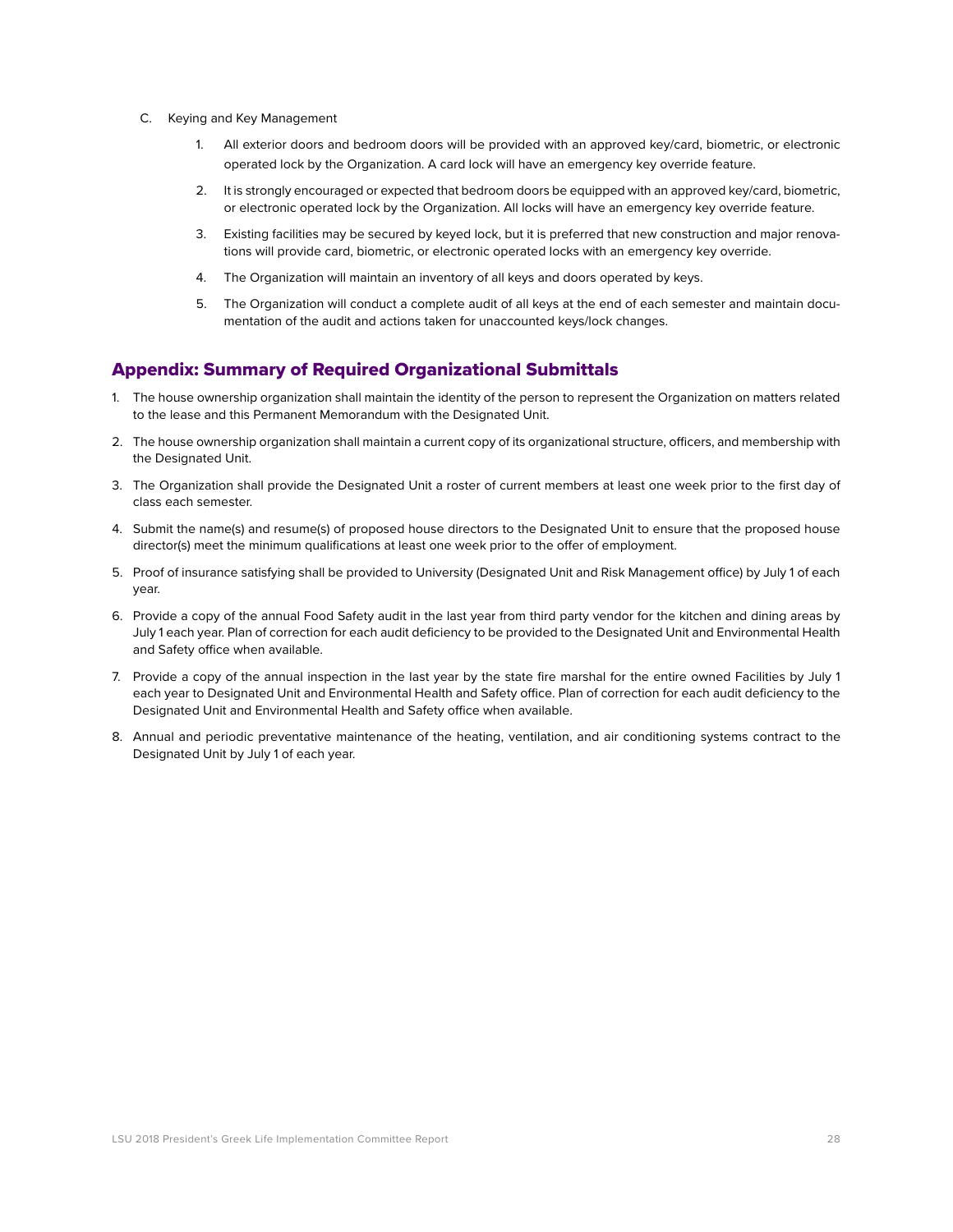## <span id="page-28-0"></span>f. [GREEK STANDARDS FOR SUCCESS/SCORECARD](http://lsu.edu/greeks/scorecard)

#### Related President's Action Items:

- **C. i.** Require each Greek chapter to develop a comprehensive program for chapter and member accountability and reporting, which will include appropriate oversight by the University and chapter advisory boards
- **C. ii.** Require all Greek chapters to create "chapter advisory boards" with a minimum of three members, the majority of whom should be from the Baton Rouge area. Each chapter shall submit the names and bios of proposed board members to the Office of Greek Life for review prior to finalizing board composition. At least one member shall attend an annual training provided by Greek Life.
- **C. iv.** Verify annually that each Greek chapter has a functioning, active Judicial Board with chapter advisory board oversight.
- **C. v.** Revise the current annual Greek assessment process to be more holistic, including both quantitative and qualitative metrics and comprehensive participation/representation by the University and Greek community, and develop a summary "scorecard" for each chapter based on those results.
- **C. vi.** Require each Greek chapter to have a "membership contract" to be signed by every member annually which includes a code of conduct, explicit agreement to comply with all University and chapter policies, other behavioral expectations, and consequences for related infractions at a minimum and have a copy of each chapter's contract on file at the Office of Greek Life.
- **D. i.** The Office of Greek Life should create, maintain, and broadcast a web portal for prospective members, parents, and the general public as a transparent, credible, and objective source of information that includes current information on each active Greek chapter.
- **D. ii.** Require all Greek chapter advisory boards to have full oversight and accountability for the new member recruitment and education process with at least one board member present at each new member meeting and activity.
- **D. iii.** Require each Greek chapter to have a written new member education plan (including specific activities planned, intended outcomes, and schedule/program length) for those plans to be certified by the chapter president, new member education director, and advisory board chairs annually.
- **D. iv.** Require annual submission of new member education plans to the Office of Greek Life for review and approval.
- **D. vi.** Require IFC chapters to limit new member education programs ("pledge periods") to eight weeks, unless a longer period is approved by the Office of Greek Life based on the new member education plan submitted by the chapter. Further, no new member education activities should occur during mid-term or final examination periods.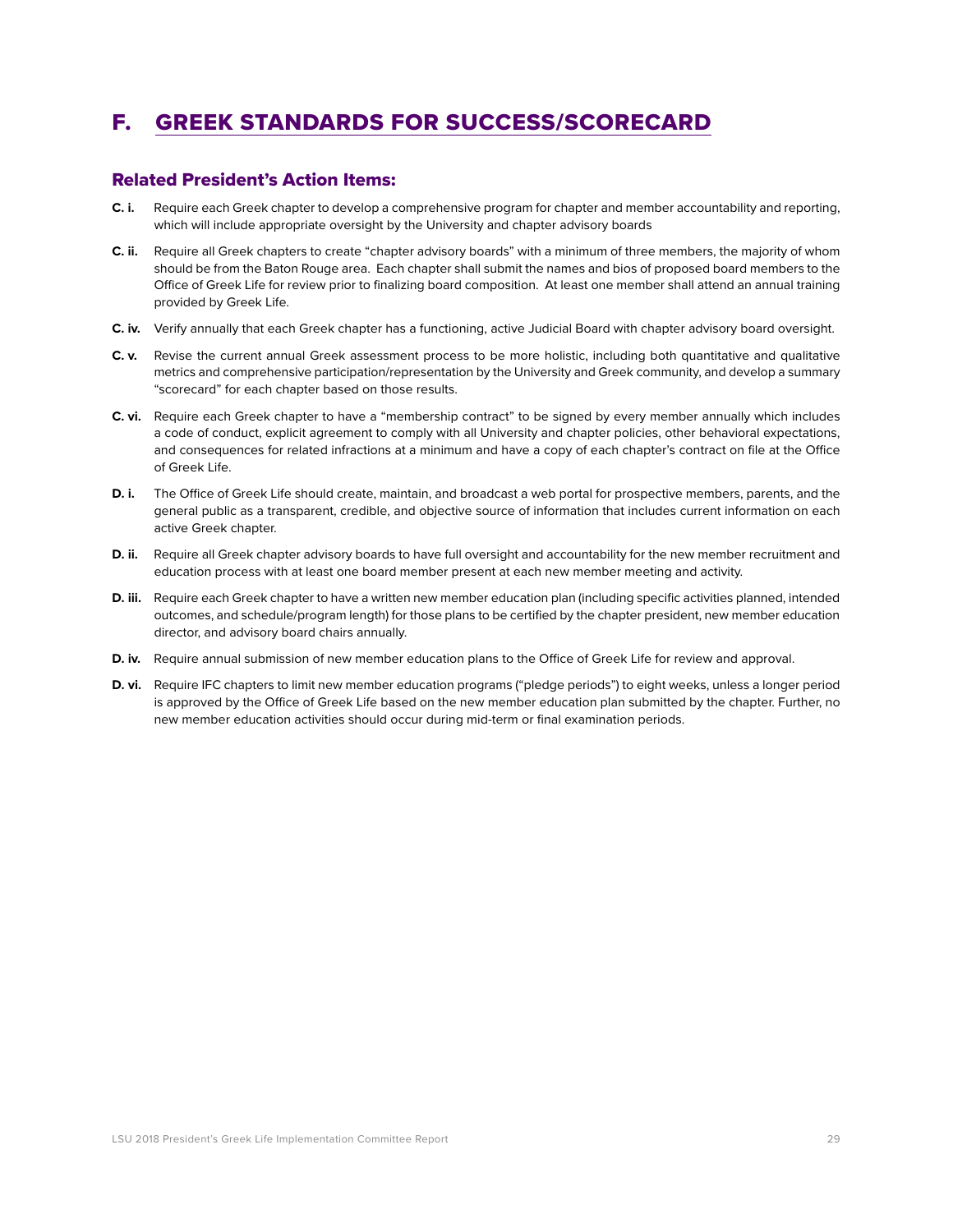## 2019 GREEK STANDARDS FOR SUCCESS

#### Important Dates:

**Effective** — December, 2018 **Final Submission of Supplemental Documents** – November 1, 2019 **Greek Standards and Accreditation Chapter Review** – November 4-15, 2019

#### Chapter:

|                                | <b>ACCREDITED</b> |    |
|--------------------------------|-------------------|----|
|                                | Yes               | No |
| <b>Academics</b>               |                   |    |
| <b>Operations</b>              |                   |    |
| <b>Education</b>               |                   |    |
| <b>Civic/Campus Engagement</b> |                   |    |

**Accreditation:** Greek Standards for Success are comprised of **four (4) areas of Standards**: Academics, Operations, Education, and Civic/Campus Engagement. Chapters are required to meet the standards in all four areas in order to be accredited for the next calendar year. **Chapters who fail to achieve Accreditation will have 30 days to address deficiencies (if applicable).** Failure to achieve Accreditation will result in the chapter being placed on **Conditional Status** for the following calendar year.

**Conditional Status:** Conditional Status is defined as *"registered with the University with limited rights and responsibilities of a student organization."* (2019 Greek Life Operational Policy)

A chapter on Conditional Status shall only be eligible to sponsor programs and activities that support the recruitment/intake efforts of the organization. Thus, all other on-campus and off-campus events will not be permitted. Recruitment/Intake paperwork must be received and approved by Greek Life, according to office policy, prior to any programs or activities being approved.

During this Conditional period, the chapter is responsible for meeting the standards of Accreditation. In the event a chapter on Conditional Status does not achieve Accreditation the following calendar year, chapter registration will be rescinded.

#### **Academics**

#### **To achieve accreditation for this Standard, the chapter and its members shall:**

- Maintain an active GPA at or above a 2.5 every semester
- Maintain a new member GPA at or above a 2.5 every semester

\*New member GPA will be calculated every semester Recruitment/Intake is facilitated.

\*Chapters will receive midterm and final grade reports from Greek Life to assess the chapter's academic success.

|                               | <b>YES</b> | <b>NO</b> |
|-------------------------------|------------|-----------|
| <b>Academics</b>              |            |           |
| <b>Deficiency Comment(s):</b> |            |           |
|                               |            |           |
|                               |            |           |
|                               |            |           |
|                               |            |           |
|                               |            |           |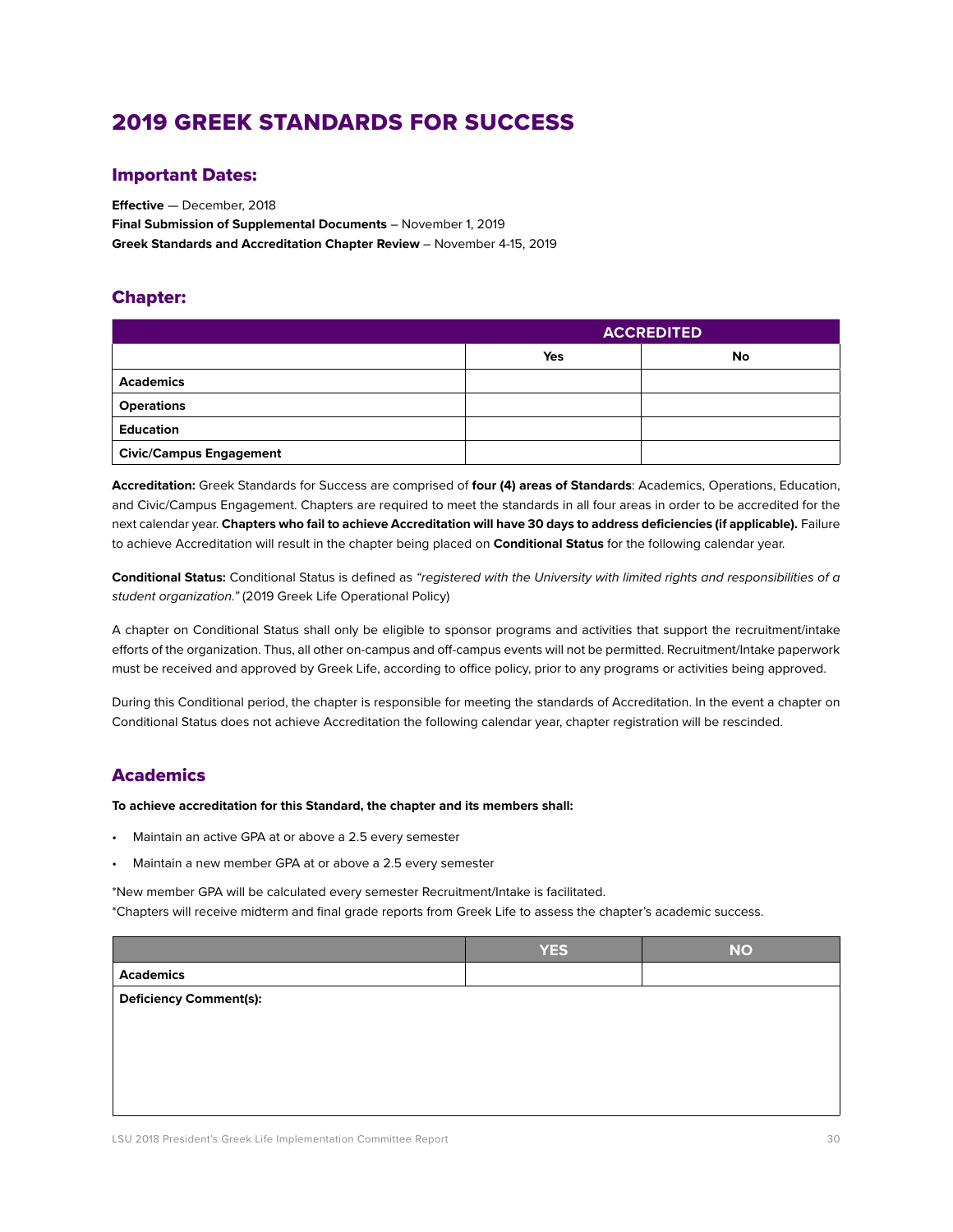#### **Operations**

#### **To achieve accreditation for this Standard, the chapter and its members shall:**

- Require each chapter to have a written new member education plan (including specific activities planned, intended outcomes, and schedule/program length) for those plans to be certified by the chapter president, new member education director, and advisory board chairs annually. Require annual submission of new member education plans to the Greek Life Office for review and approval
- Require all chapter advisory boards to have full oversight and accountability for the new member recruitment and education process with at least one board member present at new member meetings and activities
- Verify annually that each chapter has a functioning, active Judicial Board with chapter advisory board oversight
- Require each chapter to develop a comprehensive program for chapter and member accountability and reporting, which will include appropriate oversight by the University and chapter advisory boards
- Require each chapter to have a "membership contract" to be signed by every member each year which includes a code of conduct, explicit agreement to comply with all University and chapter policies, other behavioral expectations, and consequences for related infractions at a minimum and have a copy of each chapter's contract on file at the Greek Life Office
- Require each chapter to have a drug-free policy for chapter houses and chapter events with enforcement mechanisms and consequences for non-compliance
- Provide timely submission of materials to the Greek Life Office (maximum 3 late submissions)
- Attend Presidents Cabinet, IFC, NPHC, or PHC meetings (maximum 2 absences)
- Maintain good financial standing with LSU, governing council, and HQ

|                               | <b>YES</b> | <b>NO</b> |
|-------------------------------|------------|-----------|
| <b>Operations</b>             |            |           |
| <b>Deficiency Comment(s):</b> |            |           |
|                               |            |           |
|                               |            |           |
|                               |            |           |
|                               |            |           |
|                               |            |           |

#### Education

#### **To achieve accreditation for this Standard, the chapter and its members shall require:**

- 100% of chapter to complete the Greek Life Compliance Statement
- 80% of chapter attend the Greek Life Fall Policy Education Workshop
- 80% of new members attend [TigerBITes Training](https://www.lsu.edu/shc/wellness/tiger-bites.php)
- One advisor from each chapter attend Advisor Training each year
- 80% of chapter attend an Academic, Wellness, Leadership or Career Workshop\*
- 80% of chapter attend a Sexual Misconduct Program\*
- 80% of chapter attend a Diversity lnclusion Program\*

\*Workshop attendance must be submitted within two weeks of workshop date